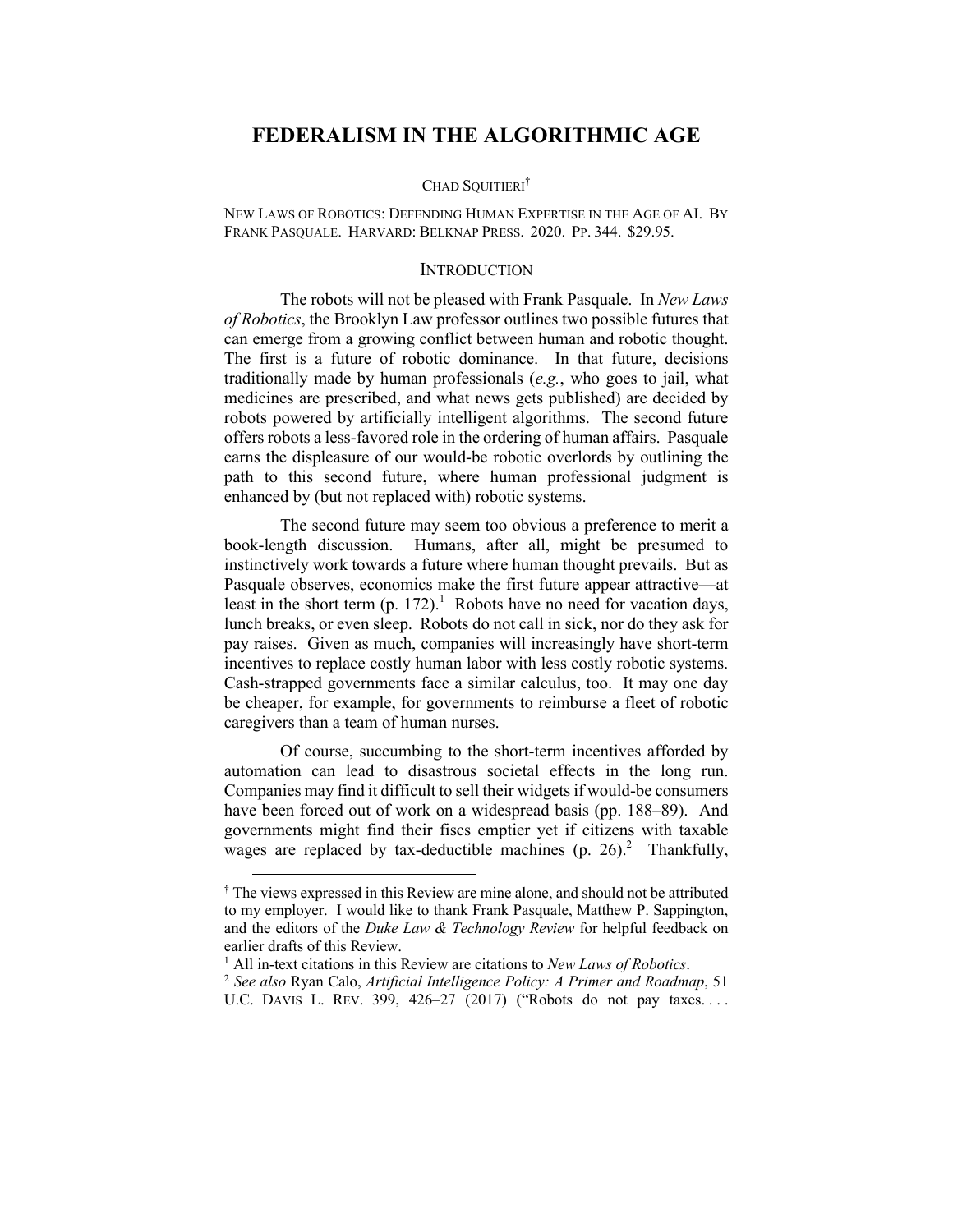humans have developed a system (*i.e.*, political governance) capable of producing outcomes (*i.e.*, laws) that can alter short-term incentives to advance society's long-term goals.

Thus enters Pasquale's four new laws of robotics.<sup>3</sup> Collectively his laws aim to structure how human professionals incorporate artificially intelligent robots into their workplaces (pp. 3, 12–13). The goal is to ensure that professional judgment is exercised by disperse sets of humans with localized knowledge, not robots powered by algorithms that are centrally developed and controlled (pp. 4, 178). Pasquale's four new laws of robotics provide as follows:

- 1. Robotic systems and artificial intelligence ("AI") should complement professionals, not replace them (p. 3);
- 2. Robotic systems and AI should not counterfeit humanity (p. 7);
- 3. Robotic systems and AI should not intensify zerosum arms races (p. 9); and
- 4. Robotic systems and AI must always indicate the identity of their creators, controllers, and owners (p. 11).

Pasquale applies these four laws in dozens of case studies. Each case study illustrates the harms his laws are intended to prevent—*i.e.*, the harms associated with centralizing professional judgment in the small group of roboticists and computer scientists responsible for developing and controlling advanced decision-making algorithms.

The education industry offers one such case study. In the near future, teachers may be required to cede decision-making authority to algorithms capable of running hyper-efficient classrooms (p. 176). By reviewing classroom video from all over the world, a centralized algorithm could analyze student behavior (such as puzzled looks and questions) to craft the perfect lecture (pp. 60, 75). One can imagine the benefits of utilizing such an algorithm to improve educational outcomes particularly for students who might not otherwise have access to premiere

<sup>[</sup>P]olicymakers will have to figure out how to keep the lights on in the absence of

<sup>...</sup> income taxes.").<br><sup>3</sup> Pasquale's "new laws" are a play on the three laws of robotics proposed in 1942 by science fiction writer Isaac Asimov (p. 2). In short, Asimov's three laws provide: (1) a robot may not injure a human; (2) a robot must obey a human's order, unless it conflicts with the first law; and (3) a robot must protect its own existence, unless it conflicts with the first or second law. ISAAC ASIMOV, *Runaround*, *in* I, ROBOT 41, 53 (1950).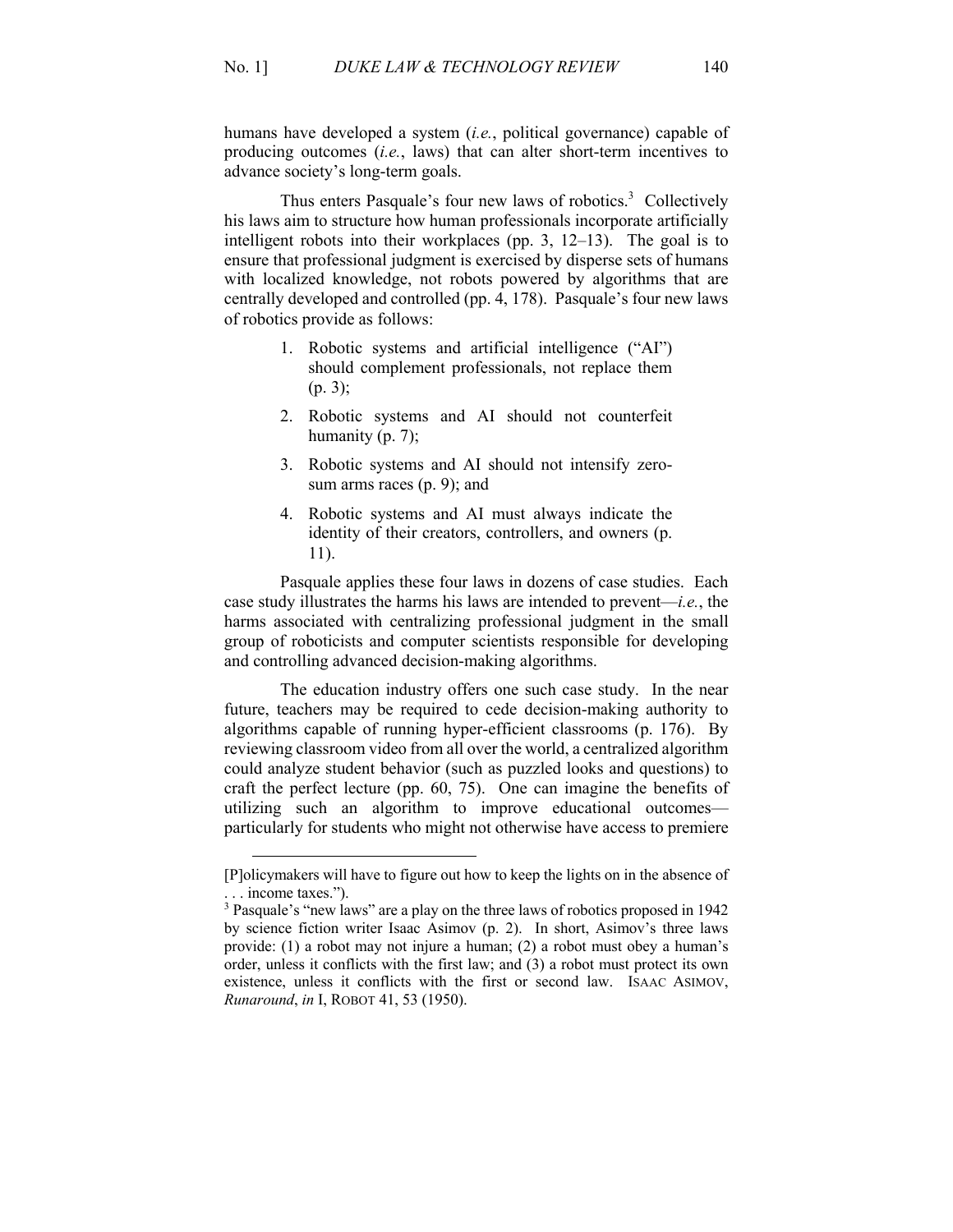141 FEDERALISM IN THE ALGORITHMIC AGE [Vol. 19

educators. But harnessing those benefits requires subjecting students to increased surveillance. And students, cognizant of such surveillance, might change their behavior in unhelpful ways—failing to ask clarifying questions or express confusion, less the algorithm label them "problem kid[s]" unfit for certain colleges or occupations (p. 74). Further, centralized algorithms might fail to appreciate peculiarities for which human teachers readily account. Where an algorithm might schedule an afternoon multiplication lesson, a human teacher might recognize the need to reschedule the lesson when unseasonably warm weather makes it difficult for fidgety students to concentrate (p. 6).

Pasquale's book is critical reading for those interested in addressing the harms and benefits of the coming algorithmic age.<sup>4</sup> But if there is a critique to be made, it is that Pasquale offers little detail as to *who* is to enforce his new laws of robotics. Moreover, when he does offer detail, he appears to rely too heavily on federal regulators.<sup>5</sup> In suggesting, for example, that his laws be enforced by "independent agencies," such as those created in "the New Deal,"<sup>6</sup> the book does not fully account for the critical role state governments play in shaping workplaces and professional responsibilities.

In this Review, I argue that while *New Laws of Robotics* presciently outlines the harms associated with centralizing *professional* decision-making authority, it remains silent (at best) as to the harms associated with centralizing *governmental* decision-making authority. This is notable because the two categories of harms share much in common.

Like how centralizing professional judgment can create an unacceptable "mental monoculture" (p. 178), so too can centralizing governmental authority. Notable efforts (such as Pasquale's) to prevent the centralization of professional judgment should be careful to avoid an unnecessary centralization of governmental authority. Any success in maintaining a world of disperse sources of professional knowledge will be short-lived if it comes at the cost of policing professionals with single sets of requirements established by the federal government.

<sup>4</sup> *See* Jack M. Balkin, *The Three Laws of Robotics in the Age of Big Data*, 78 OHIO ST. L.J. 1217, 1219 (2017) (referring to a coming "society organized around social and economic decision-making by algorithms, robots, and [artificially intelligent] agents, who not only make the decisions but also, in some cases, carry them out"). <sup>5</sup> *See infra* Part I.B.

<sup>6</sup> Eric Allen Been, *Asimov's Three Laws Helped Shape A.I. and Robotics. We Need Four More*, ONEZERO (Nov. 17, 2020), https://onezero.medium.com/itstime-to-add-4-new-laws-of-robotics-8791139cdb11 (interview with Frank Pasquale discussing *The New Laws of Robotics*).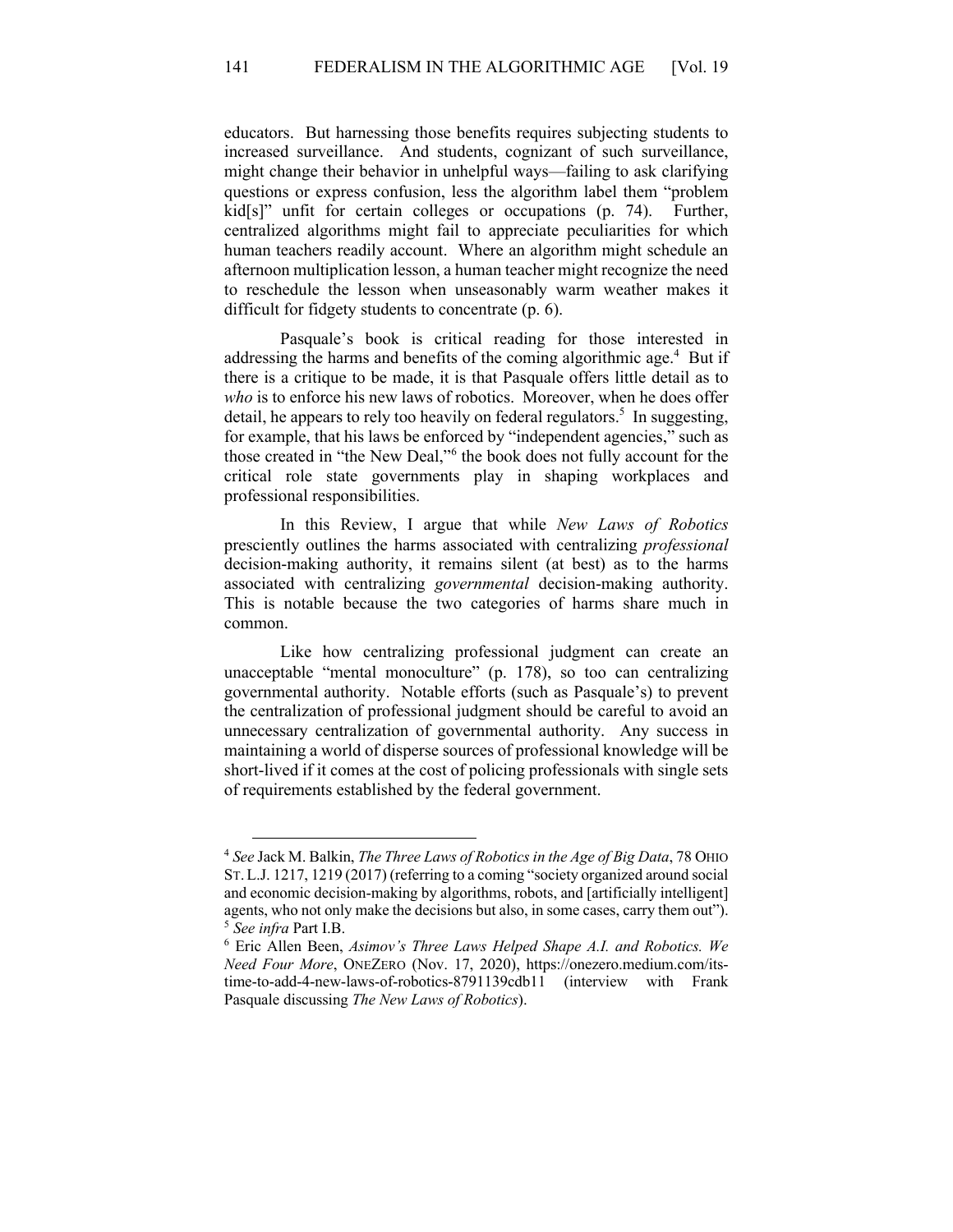In Part I of this Review, I address two categories of harms. First is the category attributable to a centralization of professional decisionmaking authority. Second is the category attributable to a centralization of governmental decision-making authority.

Pasquale dutifully describes the first category, which can arise when professional decision-making authority is shifted from disperse sets of human professionals to algorithms that are centrally developed and controlled. But Pasquale does not account for the second category of harm, which can arise when governmental decision-making authority is shifted from state governments to the centralized federal government. In failing to address the harms associated with centralized governmental authority, Pasquale risks undermining his arguments regarding the harms associated with centralized professional authority.

### *A. Centralized Professional Decision-Making Authority*

Pasquale frames his discussion of the harms associated with a future of centralized robotic decision-making by outlining the economic incentives that might bring such a future into fruition.<sup>7</sup> In "[f]ield after field," employers face a temptation to replace costly human workers with relatively cheaper robots (p. 26). Replacing human labor can provide some benefits—namely, cheaper services (*id.*). "If I can replace my dermatologist with an app and my children's teachers with interactive toys," Pasquale writes, "I have more money to spend on other things" (*id.*). And "[t]he same goes for public services; a town with robot police officers or a nation with drone soldiers may pay less taxes to support their wages and health care" (*id.*).

But those benefits come with costs. For one, "doctors, teachers, soldiers, and police are all potential purchasers of what others have to sell. And the less money that they have, the less money I can charge them" (*id.*). When policymakers consider these economic factors in the aggregate, "mass unemployment" can become a major concern (p. 2). Aiming to balance the potential costs and benefits of cheap robotic labor, Pasquale offers a middle path: Some (but not all) jobs should be saved from automation (p. 4). His argument focuses on the "professions," which he contends should be reserved for humans.

The vast amount of literature covered by Pasquale makes a clear

<sup>&</sup>lt;sup>7</sup> In highlighting these economic incentives, Pasquale builds off of his earlier work. *See, e.g.*, Frank Pasquale, *Data-Informed Duties in AI Development*, 119 COLUM. L. REV. 1917, 1917 [hereinafter *Data-Informed*] (describing incentives "to substitute [AI] and robotics for human labor").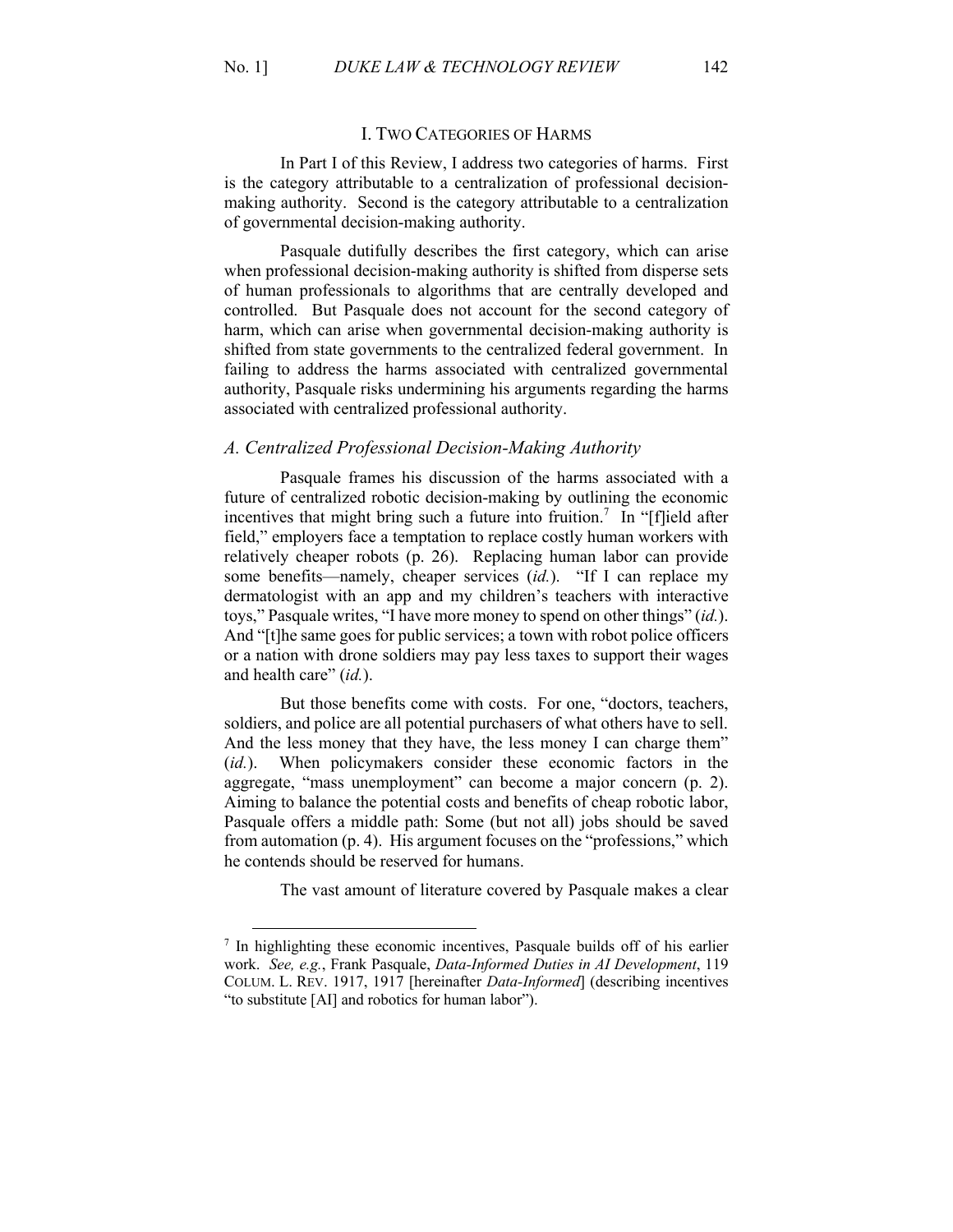definition of "profession" unavailable.<sup>8</sup> He does offer a working definition of the term, which is "capacious, and . . . include[s] many unionized workers" (p. 5). Pasquale's broad definition of "profession" thus includes traditional professionals—such as lawyers, doctors, and engineers—as well as new classes of professionals, each capable of "preserv[ing] certain human values in health, education, journalism, policing, and many other fields" (pp. 22, 171). Readers are left with the impression that, at bottom, determining whether a particular occupation qualifies as a "profession" requires determining whether the occupation amounts to a "fulfilling vocation $[]$ " (p. 4).

For Pasquale, human professionals are worth preserving from automation because they "alleviat[e] classic tensions between technocracy and popular rule" (*id.*). "The bargain at the core of professionalism," he writes, "is to empower workers to have some say in the organization of production, while imposing duties upon them to advance the common good" (*id.*). Thus, "local professionals" help promote important societal benefits (p. 25). Throughout the book, Pasquale expresses his concern that the societal benefits he attributes to human professionals may be undermined should professional decision-making authority come to be exercised by centralized algorithms.

The fundamental problem with professional automation, from Pasquale's perspective, is that algorithms seek to simplify complicated professional judgments that are unfit for simplification (pp. 23–24). "There is too much uncertainty in ordinary medical practice," for example, "to reduce it all to algorithms, which are commonly derided as 'cookbook medicine'" (p. 25). It would be better, he argues, to have different doctors exercise independent professional judgments informed by growing professional consensus (pp. 25, 44). More broadly, Pasquale expresses his concern that, when attempting to replicate and automate human professional judgment, "there is a temptation to simply set forth quantifiable metrics of success . . . and to optimize algorithms to meet them" (p. 28). This presents a problem because "the definition of what counts as success or failure in [professional] fields is highly contestable"  $(id.)^9$ 

<sup>8</sup> This is in part a consequence of the book's "balanced stance," which Pasquale recognizes "will disappoint both technophiles and technophobes" (p. 4). The difficulty readers have in categorizing the book's arguments as falling entirely on any one side of any one debate is part of what makes the book such an enjoyable read.

<sup>9</sup> One example of a badly identified "success" involves identifying "successful" medical patients using data suggesting "poorer patients do worse after organ transplantation." *Data-Informed*, *supra* note 7, at 1923. Such patients' relative lack of success may be a result of income-related difficulties, not anything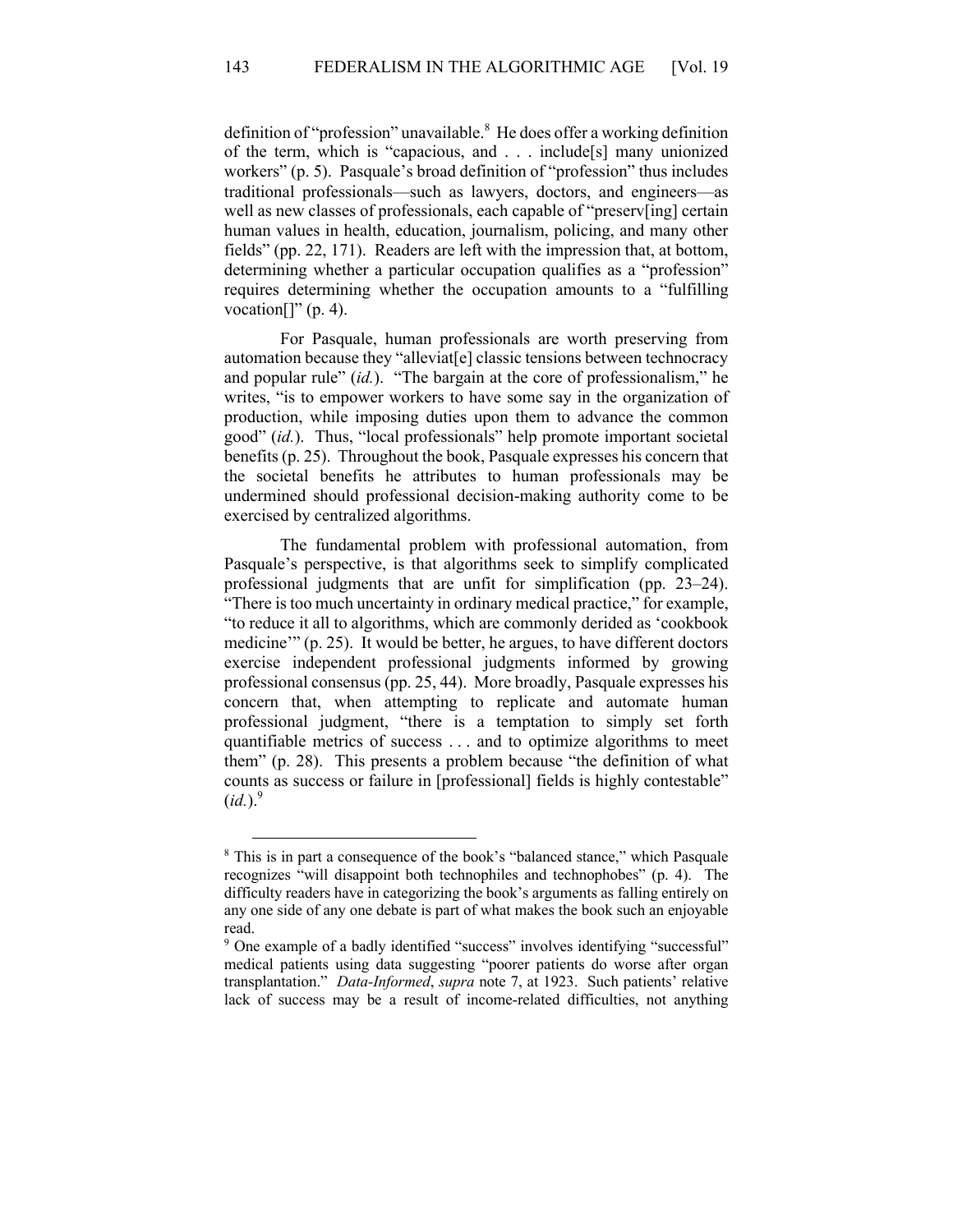Given the contested nature of defining successes and failures in professional fields, automation risks giving roboticists and computer scientists undue influence over some of society's most important decisions. In seeking to replicate complicated professional judgments in computer code, roboticists and computer scientists can define successes and failures pursuant to their own biases and motives.

Poorly replicating professional judgment in computer code can cut short important professional disagreements that might otherwise crystalize into professional consensus. <sup>10</sup> There may be a need, then, to avoid favoring the biases and motives of the relatively small number of roboticists and computer scientists charged with replicating the professional judgments of a larger class of varied professionals. Pasquale proposes fulfilling that potential need by placing human professionals "at the point of contact of AI—to meditate its effects, assure good data collection, report errors, and do other vital work" (p. 28).

Pasquale's efforts to keep human professionals "in the loop" are intended to bring about a future where "doctors, nurses, teachers, home health aides, journalists, and others . . . work *with* roboticists and computer scientists, rather than meekly serving as data sources for their future replacements" (pp. 2, 213). He would prefer a future of "distributed expertise," where "variation" in professional thought can be appropriately "checked," not a future where important professional decisions are made uniformly by centralized algorithms  $(p, 24)^{11}$  His preference is in part informed by equitable considerations, and it seeks to avoid a world where human professionals are reserved for the wealthy (pp. 34, 57).<sup>12</sup>

indicating they are inherently bad patients from a medical perspective. Nonetheless, "machine learning algorithms may conclude such patients are less likely to benefit from further treatment—and recommend against it." *Id.*

 $10$  Consider the difficulty in replicating the legal profession's evolving consensus as to what a "successful" trial looks like; that definition of "success" must weigh the competing requirements of the Sixth Amendment, which "lays out laborintensive conditions for a fair criminal trial that also has to occur quickly." Calo, *supra* note 2, at 414. 11 *See also* Frank Pasquale, *Toward a Fourth Law of Robotics: Preserving* 

*Attribution, Responsibility, and Explainability in an Algorithmic Society*, 78 OHIO ST. L.J. 1243, 1252–53 (2017) [hereinafter *Fourth Law*] (arguing "no respectable legal system" would replace the work of individual judges and clerks with a "voice-parsing algorithm"); Frank Pasquale & Sandeep Vaheesan, *Automation of Labor, Labor of Automation*, LPE PROJECT (Sept. 16, 2020), https://lpeproject.org/blog/automation-of-labor-labor-of-automation/ (referring to "distributed, in-person, democratized expertise").

<sup>12</sup> *See also* CATHY O'NEIL, WEAPONS OF MATH DESTRUCTION 8 (2017) ("The privileged . . . are processed more by people, the masses by machines."); Rory Van Loo, *The Corporation as Courthouse*, 33 YALE J. ON REG. 547, 564–65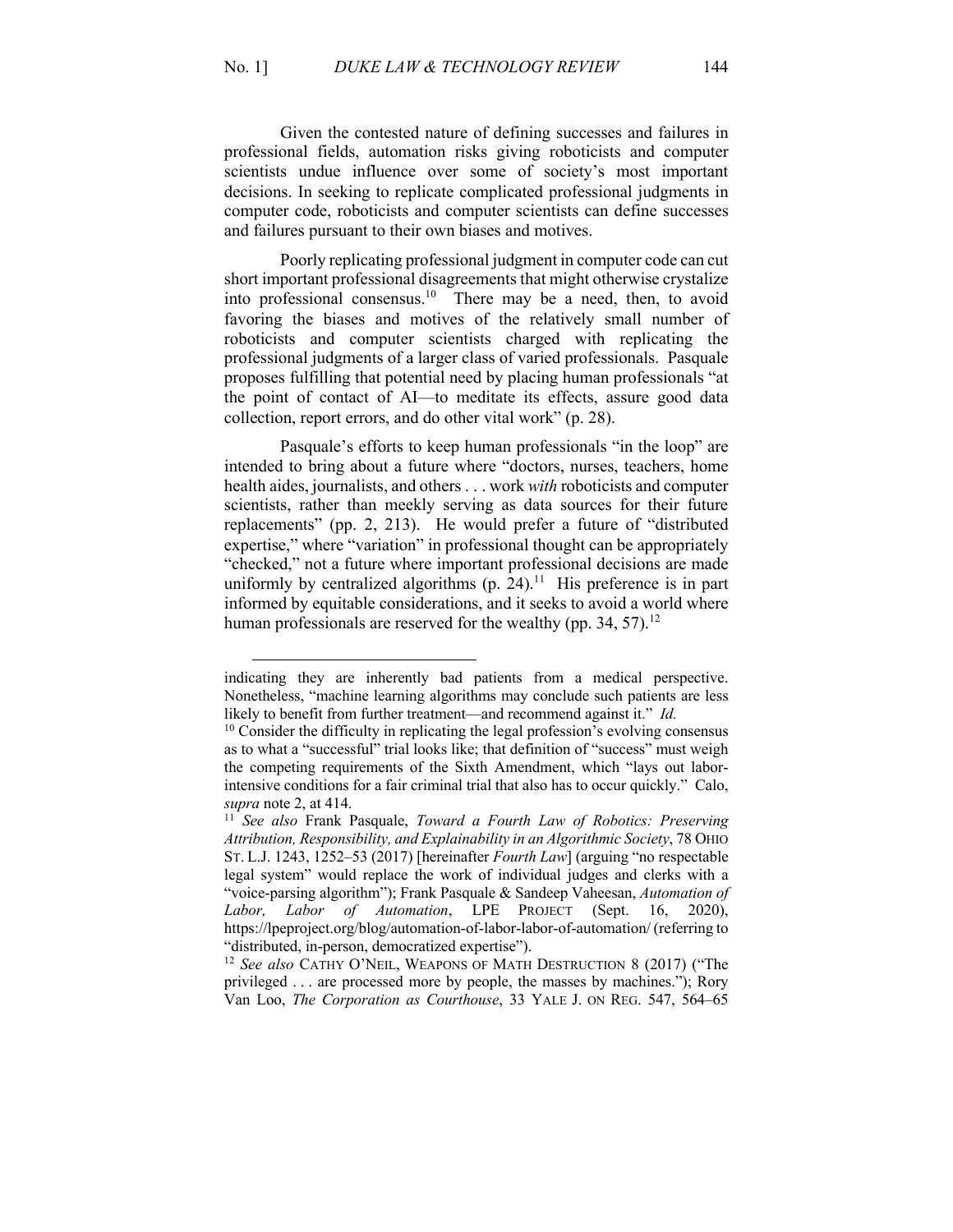Human professionals can make mistakes, of course; Pasquale freely admits as much (p. 5). But his concession does not undermine the broader observation that the mistakes and biases associated with human behavior are not magically avoided by automating professional judgment (p. 39). Instead, human mistakes and biases shape the algorithms intended to replicate professional thought.<sup>13</sup> On this, Pasquale and I agree.<sup>14</sup>

Underpinning Pasquale's overarching concern is a tradeoff between (1) mistakes and biases attributable to human professionals accountable to the local community members they serve, and (2) mistakes and biases attributable to roboticists and computer scientists working in far-away places behind complicated corporate structures. Because "[d]istance frustrates accountability and threatens to obscure responsibility in a haze of computation," he posits that the mistakes and biases of faceless roboticists and computer scientists should not be favored over the mistakes and biases attributable to identifiable human professionals leveraging "local knowledge" (pp. 24–25, 213).

### *B. Centralized Governmental Decision-Making Authority*

Pasquale offers his four laws as a path to a better future, one not overrun by centralized algorithmic decision-making. His laws, however, are not self-actualizing. To be sure, he expects organized professional associations to achieve much of his vision by voluntarily incorporating his laws into new professional norms (pp. 34, 177). But private ordering will quickly come up against the very economic pressures Pasquale outlines at the start of his analysis.<sup>15</sup>

Those professional associations that adopt Pasquale's laws will increase their members' labor costs, at least when measured against robotic substitutes (p. 170). Given as much, there is likely to be some hesitation to adopt newly crafted professional norms when there is no legal obligation to do so, and when one's competitors may not.<sup>16</sup> In light of these economic considerations, Pasquale implicitly acknowledges that, for

<sup>(2016) (&</sup>quot;When a consumer reaches out about a dispute, computer algorithms . . . estimate two main variables: behavior and net worth.... [That estimation] predicts the likely response for that particular consumer . . . .").<br><sup>13</sup> Data-Informed, supra note 7, at 1924 ("Data are always socially shaped.").<br><sup>14</sup> See Note, Chad Squitieri, *Confronting Big Data: Applying the Confro* 

*Clause to Government Data Collection*, 101 VA. L. REV. 2011, 2031 (2015) ("Different professions operate under different premises as to what counts as data, and how data should be treated and relied on.").

<sup>15</sup> *See supra* Part I.A.

<sup>16</sup> Pasquale describes the incentives facing individual firms as something of a market failure, where "[i]ndividual market transactions are not . . . conducive to a broader social good" (p. 175).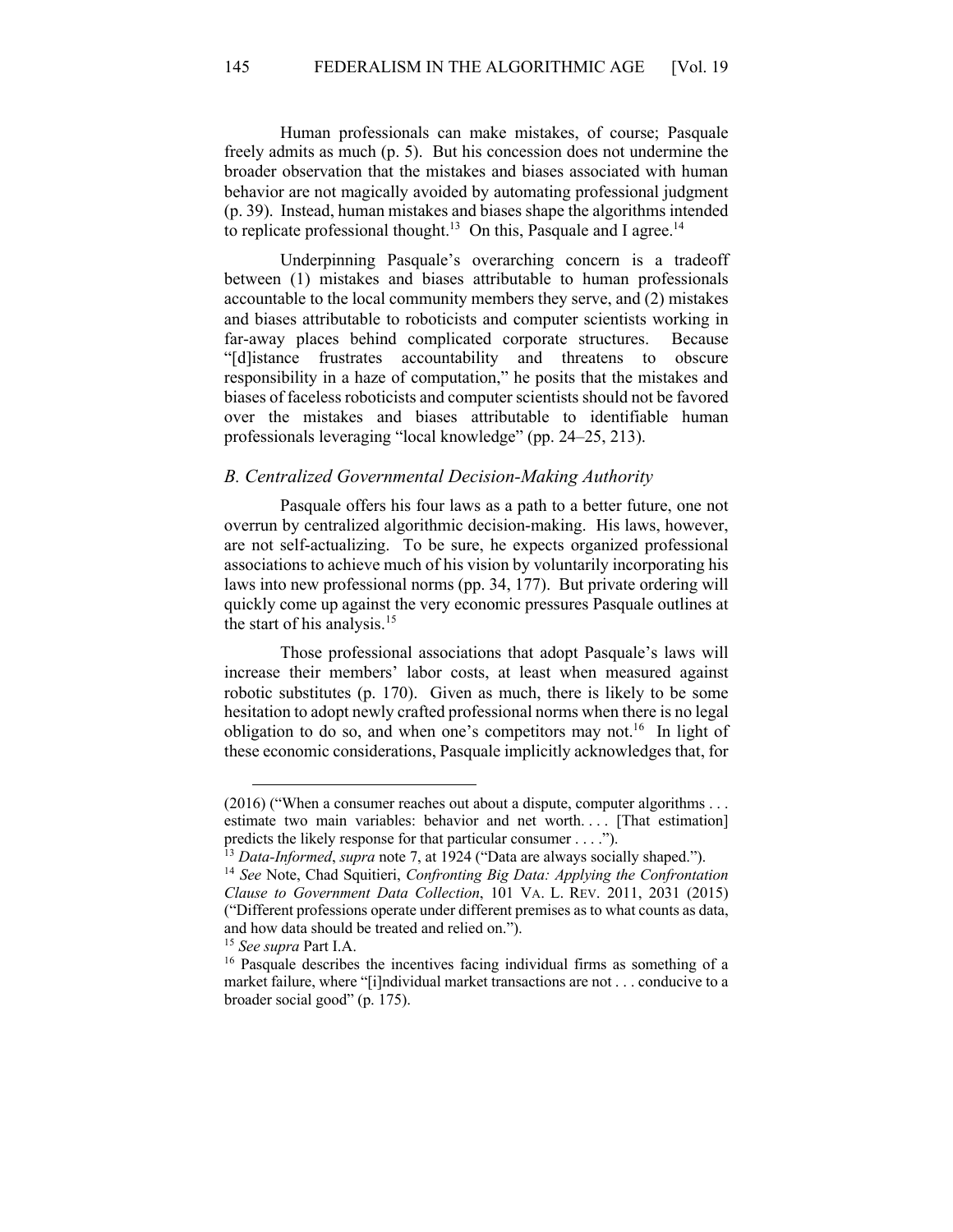his laws to have any real effect, they must become *actual* laws (*i.e.*, government mandates). Indeed, Pasquale is clear in arguing that, by regulating artificially intelligent technologies, "the state" can "better protect the rights and prerogatives of workers" (p. 172). But as is central to this Review, Pasquale is less clear as to which portions of "[t]he state" he is referring.

In the United States, state power (*i.e.*, governmental power) is split between the federal government and state governments. State governments are in turn made up of political subcomponents exercising various degrees of autonomy.<sup>17</sup> Pasquale is of course familiar with this concept of federalism. Indeed, he notes the relationship between federalism and "subsidiarity," the latter of which "commends a devolution of responsibility to the most local entity capable of handling it well" (p.  $176$ .<sup>18</sup> His book's single reference to federalism, however, is only offered as something of an analogy from which lessons for the workplace can be derived. To wit, Pasquale draws on the concept of federalism to argue that "[m]aintaining human control over AI systems represents another form of subsidiarity, more functional than territorial" (*id.*). He analogizes to federalism to argue for "democracy in the workplace," "local governance by . . . professionals," and "democratically governed communities of expertise" (*i.e.*, professional associations), but never explains why federalism makes for good government in the first place (pp. 176, 187, 197).

Federalism produces two positive goods worth mentioning here. First, federalism helps prevent tyranny. "[T]he genius" of the Framers was to "split the atom of sovereignty" such that "citizens would have two political capacities, one state and one federal, each protected from incursion by the other."<sup>19</sup> Because state governments and the federal government exercise different authorities, no single government can wield absolute power. Federalism thus protects individual liberties in a way similar to the separation of federal powers.<sup>20</sup> As James Madison put it,

 $17$  It is frequently worthwhile to distinguish between local and state governments. *See, e.g.*, Richard C. Schragger, *Federalism, Metropolitanism, and the Problem of States*, 105 VA. L. REV. 1537, 1541 (2019).But in an effort to be succinct, this Review uses the terms "state" and "local" interchangeably.

<sup>&</sup>lt;sup>18</sup> Pasquale also includes "sweeping preemption" within what he refers to as the "Four Horsemen of Irresponsibility" (p. 40). This reference to preemption, however, does not distinguish between federal and state power. Instead, the reference addresses a concern that some regulatory proposals for AI would "diminish the role of *courts* in the AI field, preempting *their* traditional role in assigning blame for negligent conduct" (*id.*) (emphases added).

<sup>19</sup> U.S. Term Limits, Inc. v. Thornton, 514 U.S. 779, 838 (1995) (Kennedy, J., concurring).

<sup>20</sup> Antonin Scalia, *Foreword: The Importance of Structure in Constitutional*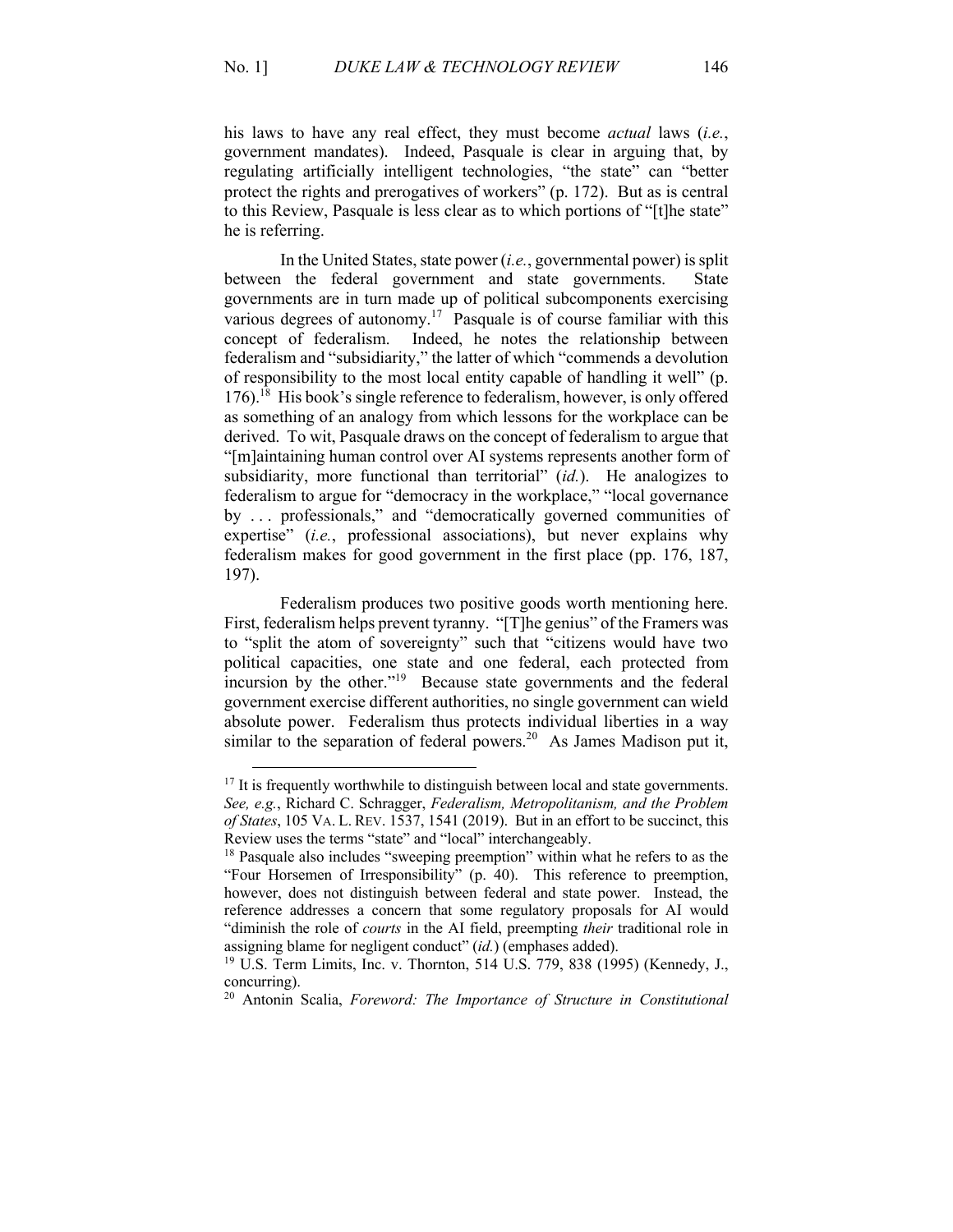federalism and the separation of powers offer the people "a double security."<sup>21</sup>

In addition to helping prevent tyranny, federalism helps promote competition between governments, which can produce better policies. Unlike a centralized government, where decisions to implement AI may be made uniformly, federalism permits different states to take different approaches. As Justice Brandeis famously explained: "It is one of the happy incidents of the federal system that a single courageous state may, if its citizens choose, serve as a laboratory; and try novel social and economic experiments without risk to the rest of the country."<sup>22</sup>

Both the prevention of tyranny and the promotion of competition suggest that state governments should play a key role in any effort to enforce Pasquale's four laws. As to the prevention of tyranny, developing labor law was a responsibility historically reserved for state governments—although that responsibility was altered in the wake of the New Deal, when the federal government came to play a larger role in regulating workplaces.<sup>23</sup> That altering of the traditional balance between federal and state power was supported by a broader interpretation of Congress's power to regulate commerce.<sup>24</sup> For some, the growing prevalence of AI may signal a need for an even stronger federal role. Placing AI in historical context counsels against such an approach.

As Pasquale has elsewhere argued, AI represents only an "evolution, not revolution" in technology.<sup>25</sup> "In many cases, AI is little more than a better-marketed form of statistics," a method of analysis long utilized by professionals.<sup>26</sup> Those professionals, still today, remain closely regulated by state governments. $27$  As the Supreme Court has recognized, the "State[s] bear[] a special responsibility for maintaining standards among members of the licensed professions."28

Should AI be used as a rationale for the federal government to play a new, outsized role in overseeing the professions, policymakers may

*Interpretation*, 83 NOTRE DAME L. REV. 1417, 1418 (2008).

<sup>&</sup>lt;sup>21</sup> THE FEDERALIST No. 51, at 323 (James Madison) (Clinton Rossiter ed., 1961).

<sup>22</sup> New State Ice Co. v. Liebmann, 285 U.S. 262, 311 (1932).

<sup>23</sup> Paul R. Hays, *Federalism and Labor Relations in the United States*, 102 U. PA. L. REV. 959, 959–62 (1954).

<sup>&</sup>lt;sup>24</sup> *Id.* at 961 (citing NLRB v. Jones & Laughlin Steel Corp., 301 U.S. 1 (1937)).

<sup>25</sup> *Data-Informed*, *supra* note 7, at 1919. 26 *Id.* at 1922.

<sup>&</sup>lt;sup>27</sup> Some argue that state professional regulations have become too prevalent, creating a need for federal action. *See, e.g.*, Aaron Edlin & Rebecca Haw, *Cartels by Another Name: Should Licensed Occupations Face Antitrust Scrutiny?*, 162 U. PA. L. REV. 1093, 1096, 1156 (2014). 28 Ohralik v. Ohio State Bar Assn., 436 U.S. 447, 460 (1978).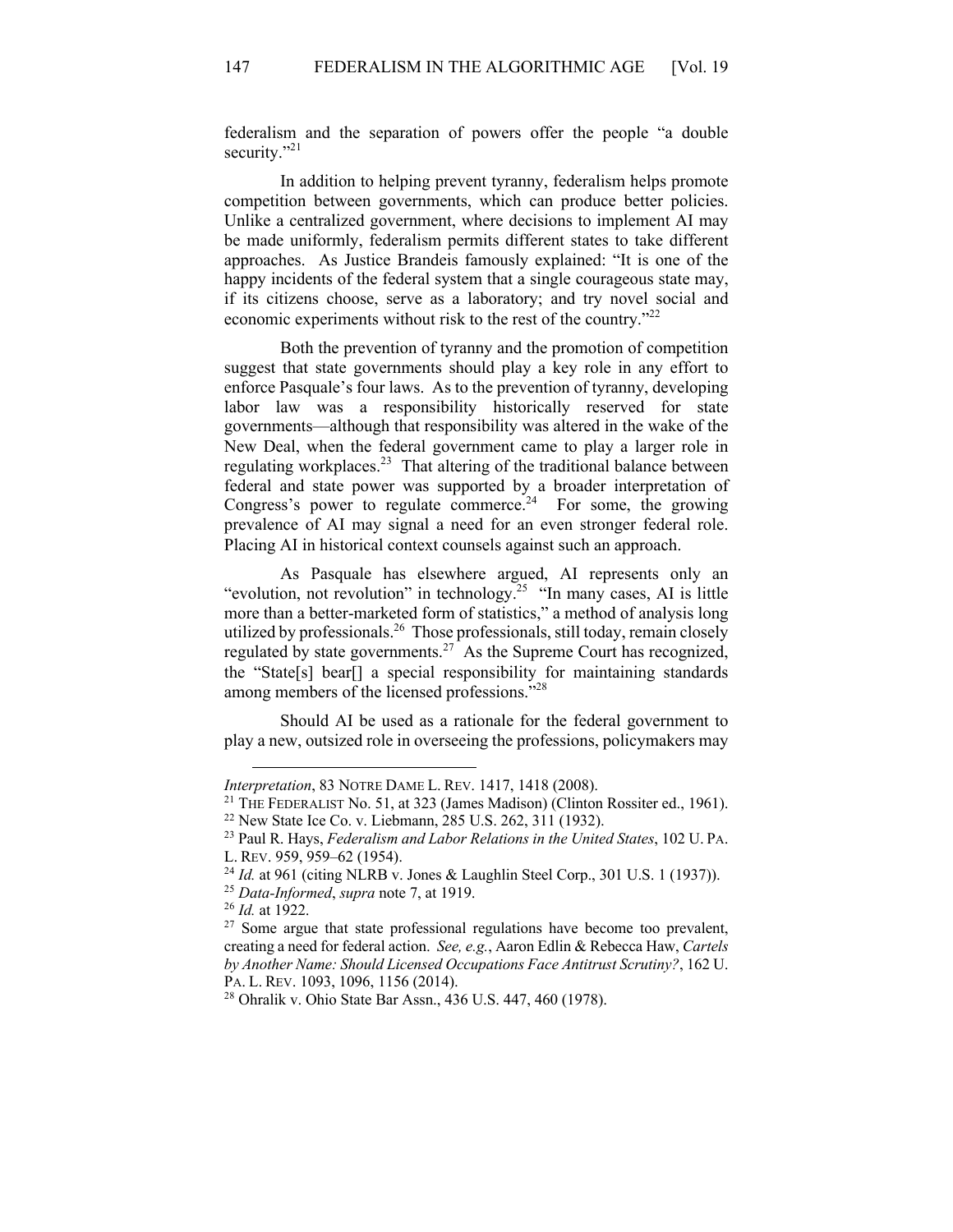unknowingly usher in something of a Trojan Horse. As AI becomes a regular feature in the modern workplace, a federal government with outsized enforcement responsibilities would be able to assert itself more aggressively in professional decision-making. And permitting federal technocrats to more aggressively insert themselves between professionals and their clients would seem to upset the very balance between technocracy and popular rule that Pasquale identifies as a benefit of professionalism (p. 4). To prevent that sort of unchecked federal "incursion"<sup>29</sup> into the arena of professional relationships, state governments should play a leading role in any regulatory regime addressing AI in the workplace.

As to promoting competition, introducing AI into the workplace presents a moment ripe for state experimentation. There is little reason to dictate the precise forms nascent technologies might evolve into when different states can instead experiment with different regulatory regimes.<sup>30</sup> If a uniform regulatory regime were to be selected, it should only be selected after a period of percolation, during which time states' relative successes can be comparatively examined.<sup>31</sup> Even if some states initially choose "wrong" regulatory regimes, this would not merit premature intervention by the federal government, which is at least just as likely to choose "wrong" in the first instance.

States that initially choose "wrong" regulatory regimes are free to change course after observing the relative successes enjoyed by states utilizing different regimes. This point is not novel; the law has long promoted regional variety in regulating professionals, even when it means some localities may initially choose the "wrong" paths. The locality rule in tort law, for example, requires physicians to provide patients the degree

<sup>29</sup> U.S. Term Limits, Inc. v. Thornton, 514 U.S. 779, 838 (1995).

<sup>30</sup> *See* Adam Thierer, *The Internet of Things and Wearable Technology: Addressing Privacy and Security Concerns without Derailing Innovation*, 21 RICH.J.L. & TECH. 6, 8 (2015) (referring to "permissionless innovation"); Andrea O'Sullivan, *Don't Let Regulators Ruin AI*, MIT TECH. REV. (Oct. 24, 2017), https://www.technologyreview.com/2017/10/24/3937/dont-let-regulators-ruinai/ (same); *but see* ARIEL EZRACHI & MAURICE E. STUCKE, VIRTUAL COMPETITION 224 (2016) ("Intervention should not be categorically set aside . . .

<sup>.&</sup>quot;).

<sup>31</sup> *See* Herbert Hovenkamp, *Regulatory Conflict in the Gilded Age: Federalism and the Railroad Problem*, 92 YALE L.J. 1017, 1034 (1988) (noting that "extraordinary successful" state railroad regulations existed for "nearly a century" before "federal policymakers" decided regulation was appropriate); Thierer, *supra* note 30, at 9 (arguing for a "bottom-up" approach to "not preemptively suffocate technological experimentation and innovation").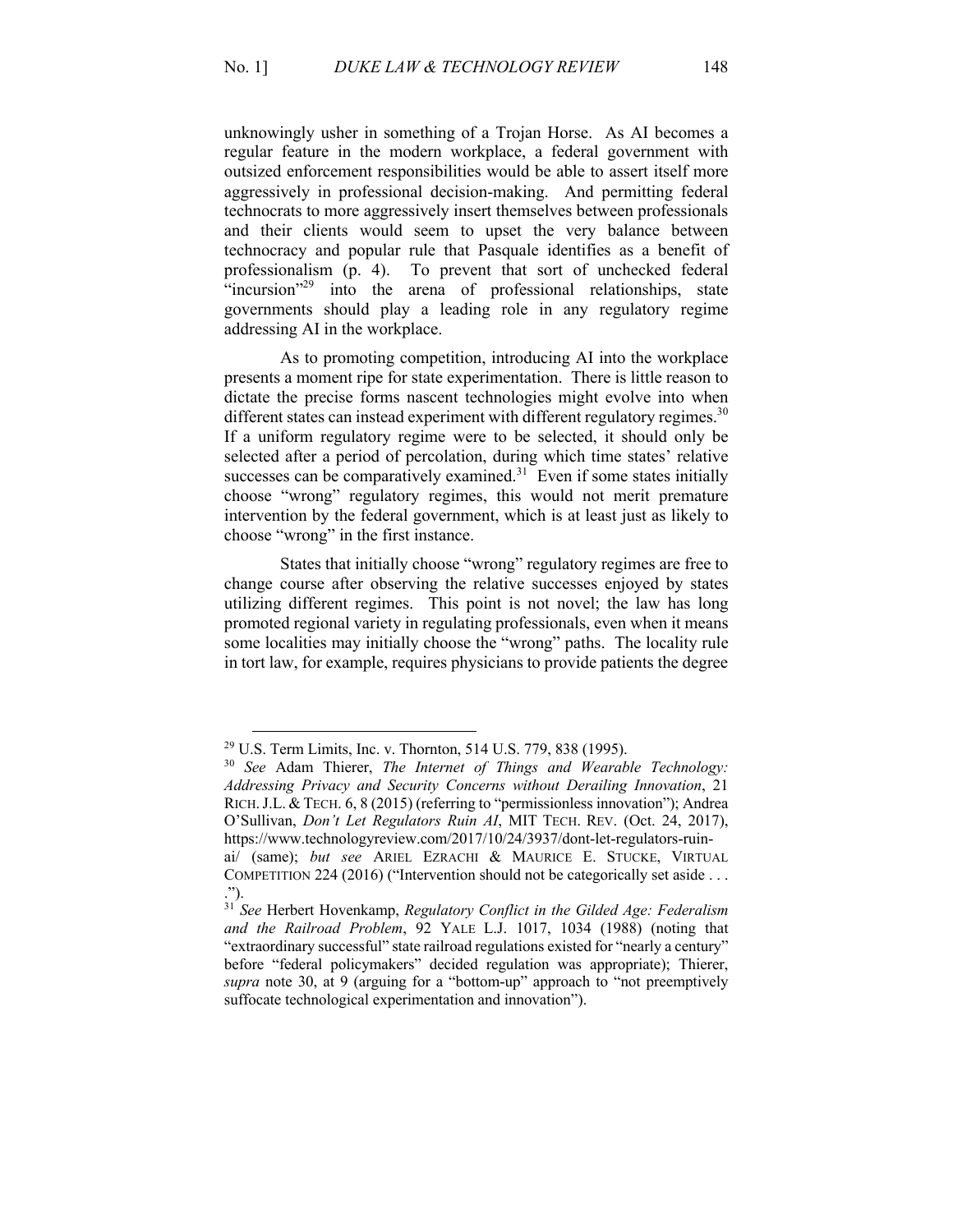of skill that a reasonable physician *in the same locality* would provide.32

Throughout the book, Pasquale is (understandably) more focused on the substance of his four laws than he is the procedure of how those four laws might be enforced. When he does mention enforcement, he suggests a federal-centric approach. "Because legislators cannot possibly anticipate every situation that authorities may need to address," he argues, the "[n]ew laws of robotics should be . . . [enforced by] dedicated regulators" that can "solicit expert advice" (pp. 3, 41). This reference to "regulators" is left undefined, and thus could be a reference to *state* regulators. But the benefits offered by state governments justify more than a potential reference. Moreover, Pasquale's warning to avoid "kneecap[ing] federal regulatory agencies" suggests that he has *federal* regulators in mind (p. 40). Indeed, he specifically calls for "independent . . . regulatory bodies," (p. 131), and has elsewhere proposed that his four laws be enforced by "independent agencies" like those created in "the New Deal."33

To be sure, Pasquale would carve out some role for "local entities ... to develop their own standards" (p. 41). But even if that is a reference to local *governments*, rather than local professional associations, the envisioned role is marginal at best. State governments can do more than offer "granular" changes to regulations that are otherwise "harmonized internationally or for a nation" (*id.*).

My critique of Pasquale's relative silence as to who should enforce his four laws constitutes more than an idiosyncratic reader's request for additional information. I readily acknowledge that there is only so much one author (at least one human author) can fit in a single book. Pasquale cannot be expected to explain every nook and cranny of his proposal. But the proper division of governmental power is a core consideration in evaluating the correctness of the book's overall proposal.<sup>34</sup> Because Pasquale so masterfully highlights the benefits of promoting subsidiarity when it comes to professional decision-making, he prepares readers to expect a similarly commanding analysis of the benefits of promoting federalism when it comes to governmental decision-making. His relative silence as to enforcement and federalism is therefore notable.

Throughout the book, there are instances when offering more detail about enforcement would have resulted in a more complete

<sup>32</sup> Marc Ginsberg, *The Locality Rule Lives! Why? Using Modern Medicine to Eradicate an "Unhealthy" Law*, 61 DRAKE L.REV. 321, 323 (2013) (citing Kaiser v. Suburban Transp. Sys., 398 P.2d 14, 16 (Wash. 1965)). 33 Been, *supra* note 6. 34 *See* Hovenkamp, *supra* note 31, at 1070 ("An important part of any theory of

regulation is the identification of the optimal regulatory sovereign.").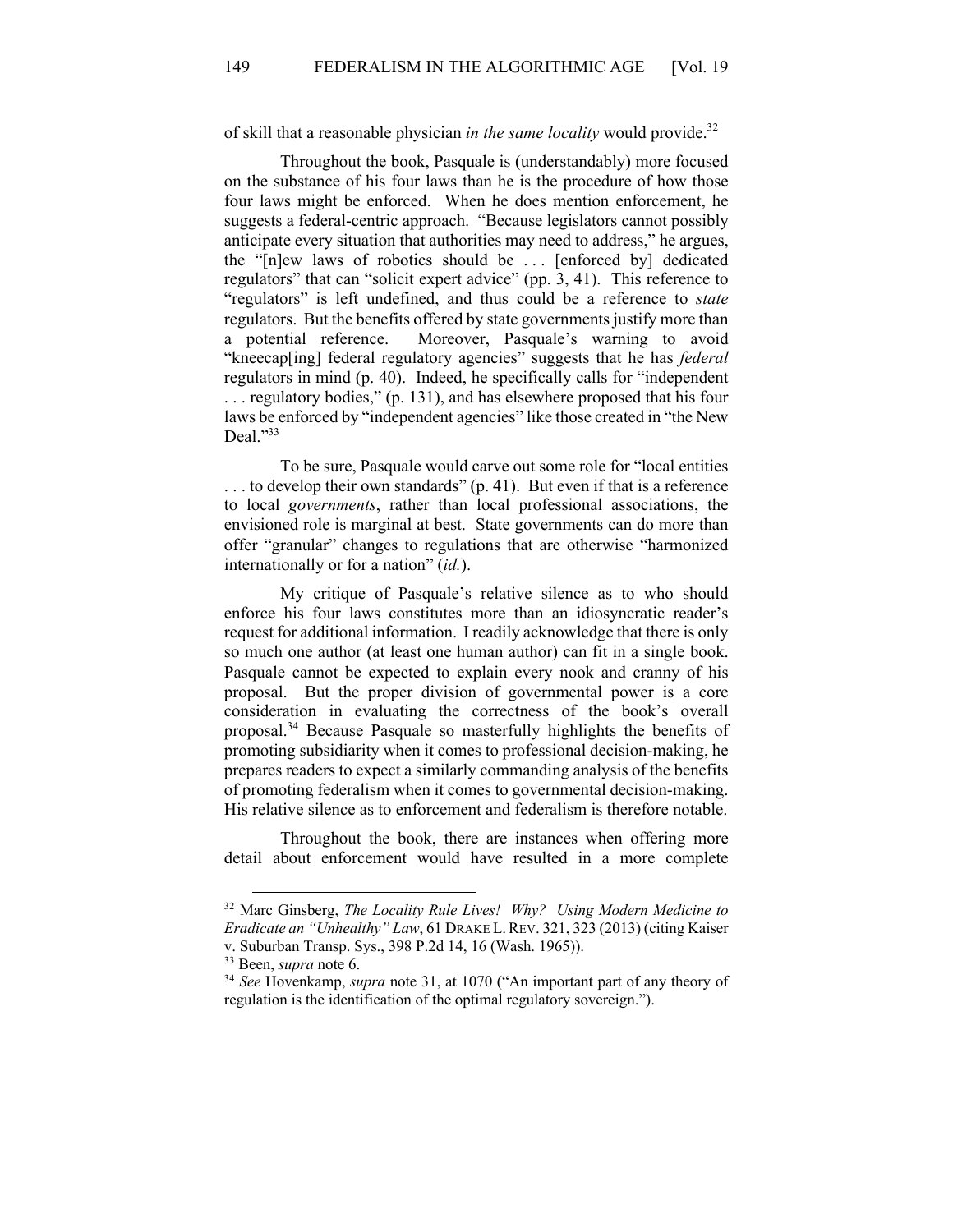argument. Consider again Pasquale's suggestion that, for an occupation to be worth preserving for human labor, the occupation must be a "fulfilling vocation[]" (p. 4). It is crucial for local government officials to play a role in making that determination, or at least just as crucial as the need (which Pasquale identifies) for professionals to play a role in defining successes and failures within their own professions (p. 28).

A federal regulator in Washington, D.C. might determine that a West Virginia coal miner and a Massachusetts fisherman perform "dangerous or degrading" work unfit for humans (p. 4). But local government officials, by comparison, may readily recognize that certain miners and fishermen find significant fulfillment in their jobs. Perhaps they find fulfillment in performing work that connects them to family members from past generations, or work connecting them to a prized natural resource unique to their home state. This is not to say that *every* miner and fisherman enjoys such fulfillment; it is unlikely that such a blanket statement could be made about any occupation. But it is to say that determining which occupations qualify as being worth preserving for human labor is a determination that would benefit from input by local officials.

Pasquale's relative silence on enforcement and federalism is also notable because the technological advances encouraging a centralization of professional judgment are some of the same advances encouraging a centralization of governmental power. Consider the driverless car. Traditionally, automobile speeds have been established by state and local governments targeting human drivers.<sup>35</sup> In setting speed limits, local officials could consider a wide set of factors, including safety, the needs of industry, and urban planning goals. A key route connecting two markets, for example, might be assigned a relatively high speed limit in order to facilitate trade—save for a few miles where officials determine that speeds should be reduced so as to limit unwelcome noise, or where slower speeds might encourage patronage at local establishments.

Locally established speed limits may be eliminated, however, when a national set of regulations targeting *driving technologies* can replace localized sets of regulations targeting *human drivers*. Technology empowering driverless cars, after all, could be programmed with nationwide maps pre-set with speed limits designed to achieve national prerogatives. Sure, driverless cars could be programmed to respect locally set speed limits to the extent that federal law does not preempt them. But once it is determined that speed limits are a proper federal concern, is there any doubt that local speed limits will be preempted?

<sup>35</sup> *See* Frederick K. Beutel, *Law Making by Professional and Trade Associations*, 34 NEB. L. REV. 431, 432 (1955).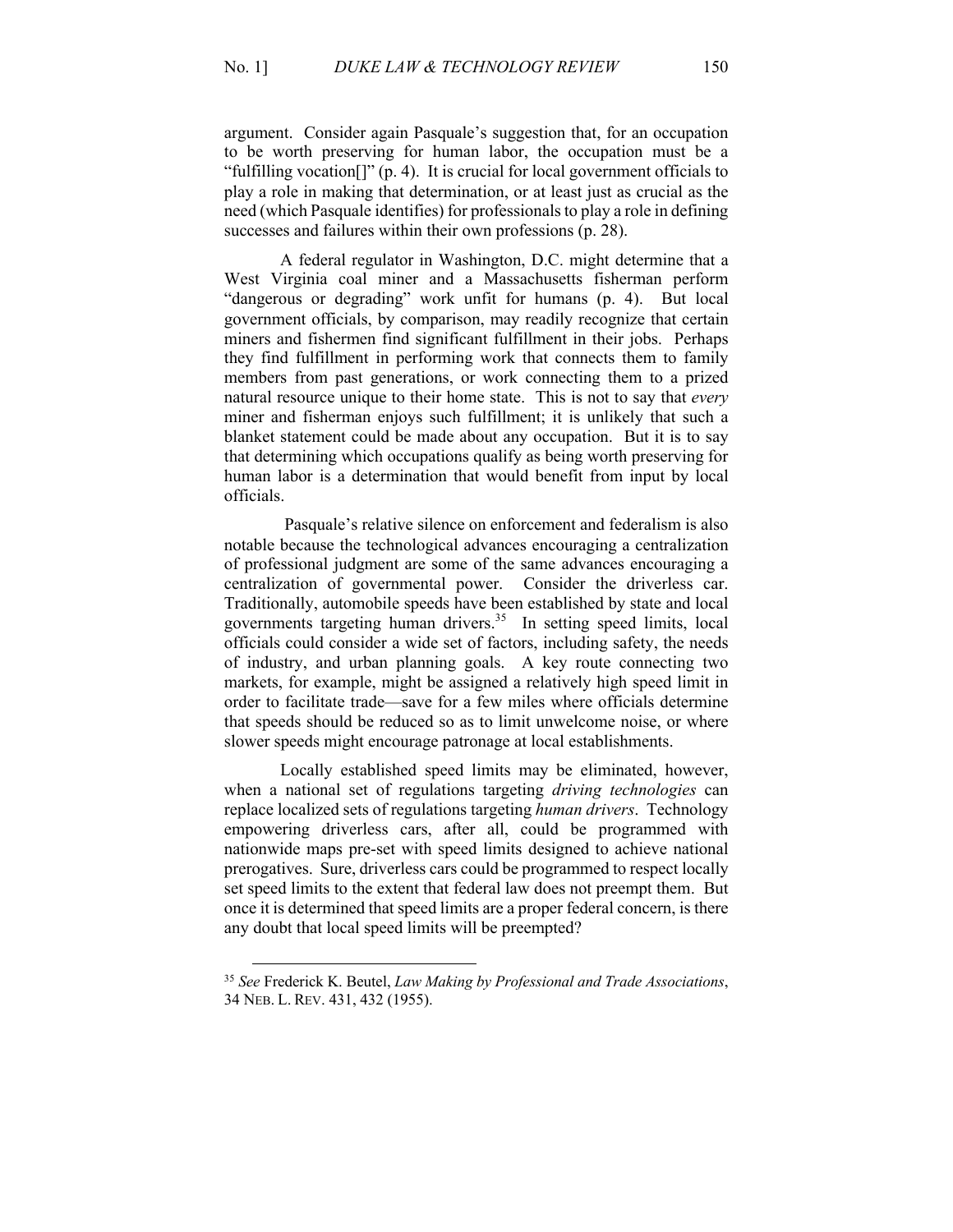How much influence, for example, would local home and business owners in Topeka, Kansas have in shaping national speed limit legislation identifying Topeka (and dozens of other towns) as existing along a key trade route between New York and Los Angeles? Would those local home and business owners have more or less influence than they would if their speed limits were set by local officials who drive on the very roads they regulate? One need not be an expert in Topeka politics to have informed answers to those questions.

Driverless cars offer just one example of a broader trend. Similar mismatches between local interests and national decision-making can arise in other contexts. Do we need doctors in Appalachia when it may be more efficient for a robot to collect medical information from a patient, send the information to Boston to be analyzed on cutting-edge equipment, and have a diagnosis delivered back to Appalachia? As "smart contracts" proliferate with the promise of automatically enforceable agreements based on software programmed in San Francisco, do we really need judges and lawyers in Reno? And what happens to state licensing associations (and the state tort law they help create) when it becomes possible to regulate legal and medical technologies on a national level, rather than regulate human lawyers and doctors on a regional basis?

These hypotheticals present complex questions requiring complex answers. In one sense, individuals in Appalachia or Reno might prefer to have their medical information analyzed and contracts drafted by advanced algorithms designed and controlled elsewhere. On the other hand, the widespread adoption of those preferences reduces the ability for doctors and lawyers to make a living in Appalachia and Reno, where those professionals might have otherwise provided personalized services difficult to replicate by machine.

There is something to be said about receiving diagnostic information from a human capable of expressing empathy in person, or having a will drafted by a neighbor who personally understands the subjective value assigned to each heirloom. Pasquale agrees that those types of values are worth preserving (pp. 25, 33, 65), but he does not argue for the type of federalist regulatory structure that can ensure that those values are preserved.<sup>36</sup> State and local governments can play a critical role in ensuring that values associated with human professionalism are

<sup>&</sup>lt;sup>36</sup> The need to affirmatively develop a federalist regulatory structure is highlighted by recent history in the data privacy space. In that space, a single federal agency—the Federal Trade Commission—"has become the broadest and most influential regulatory force . . . in the United States—more so than nearly any privacy statute or common law tort." Woodrow Hartzog & Daniel J. Solove, *The FTC and the New Common Law of Privacy*, 114 COLUM. L. REV. 583, 585–86 (2014).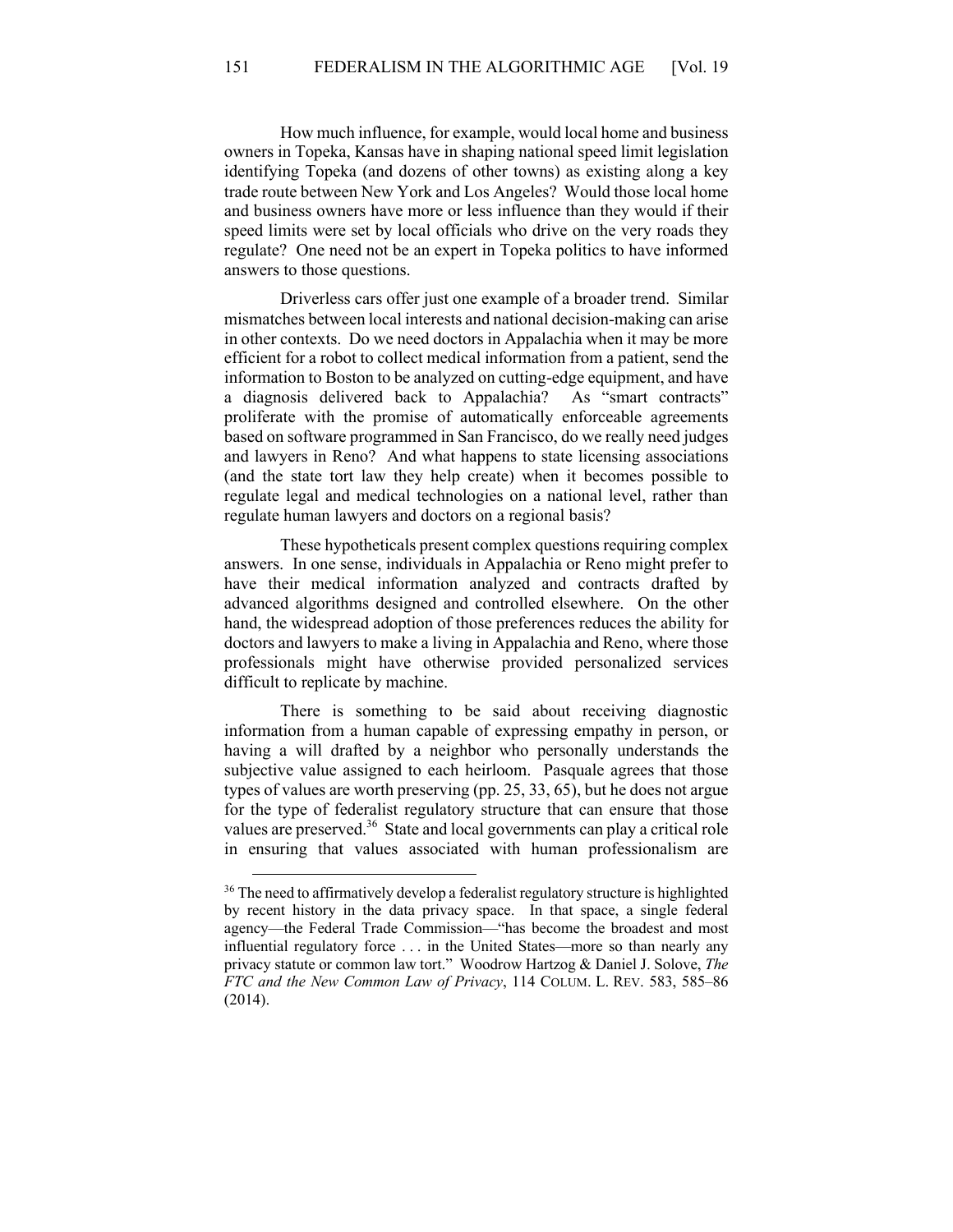protected, but that role is at risk of extinction if the wisdom of our federalist system is not carried forward into the algorithmic age.

#### II. FOUR LAWS

The remainder of this Review examines each of Pasquale's four laws in greater detail. In doing so, I offer recommendations as to how each law could be enforced so as to best account for the benefits of federalism. My recommendations are not incompatible with Pasquale's thesis. To the contrary, it is my hope that Pasquale and others will utilize these recommendations to expand upon the arguments offered in *New Laws of Robotics*.

#### *A. Complement Not Replace*

Pasquale's first law provides that robotic systems and AI should complement professionals, not replace them (p. 3). "While economic imperatives will pressure" employers "to substitute software" for humans, "professional associations should ensure that cost considerations are balanced against the many virtues of direct human involvement" (pp. 33– 34). Pasquale argues that striking the right balance requires determining how to utilize both AI and "intelligence augmentation," or IA; IA describes the use of technologies (such as information sensors) to better inform human decisions (p. 13).

Technologists have long aspired to create "[s]trong" or "[g]eneral" AI "with abilities that meet or surpass human-level cognition."<sup>37</sup> But current AI excels only "in narrow, limited settings . . . where there are clear right or wrong answers."<sup>38</sup> Because humans and robots have different strengths and weaknesses, Pasquale contends that "[j]oint working" (*i.e.*, work involving both AI and a human professional) can be "more valuable than either working alone" (p. 37).

Pasquale's "joint working" proposal can be naturally extended to inform who should enforce his first law. Like humans and robots, the federal and state governments have different strengths and weaknesses. While the federal government is well-positioned to establish uniform (if generalized) standards, state governments are better positioned to leverage localized knowledge to develop standards tailored to local circumstances. Different professionals in different locations can appropriately use new

<sup>37</sup> Harry Surden, *Artificial Intelligence and Law: An Overview*, 35 GA. ST. U. L. REV. 1305, 1308–09 (2019).

<sup>&</sup>lt;sup>38</sup> *Id.* at 1309. Pasquale highlights this point with a medical example: "Narrow AI for detecting polyps . . . might 'see' a problem polyp that no gastroenterologist would, but it might also be incapable of recognizing other abnormalities that it was not trained to detect" (p. 37).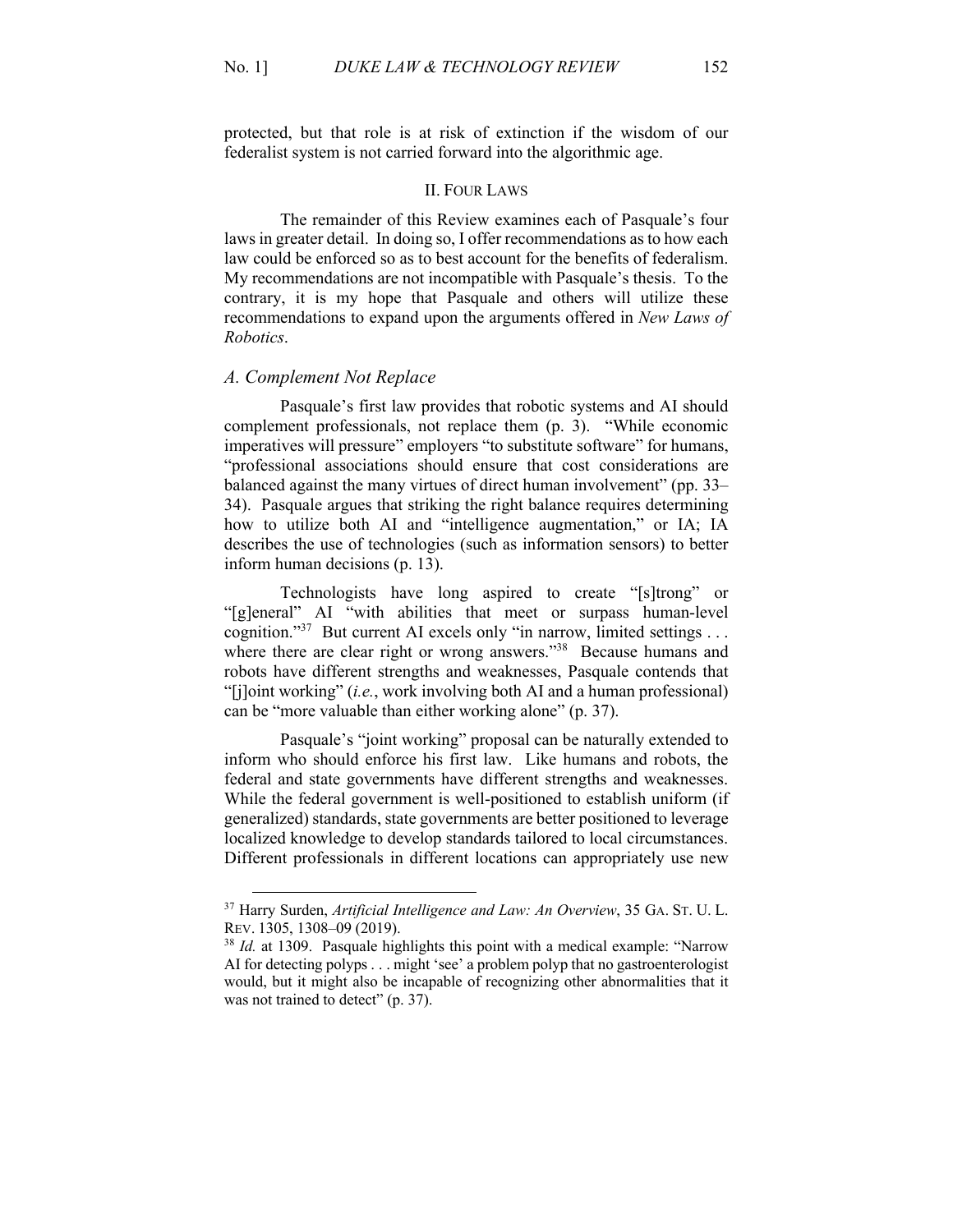technologies in different ways. There need not be a rigid national standard governing how professionals will incorporate new technologies into varied workplaces. Instead, state officials, who already have a "special responsibility for maintaining standards among members of the licensed professions,"<sup>39</sup> should continue to play a "special" role in enforcing Pasquale's first law. To understand how, consider an example Pasquale offers concerning clinical decision support software, or "CDSS" (*id.*).

By monitoring patient conditions and prescriptions, CDSS can alert physicians to potentially problematic combinations (*id.*). "Ongoing regulation will be critical," Pasquale argues, "to assure that patients will have the benefits of [this] cutting-edge technology, without burdening doctors and nurses" (*id.*). The "ideal" situation would be one where CDSS is "neither overbearing nor merely a quiescent watcher of practitioners" (*id.*). CDSS should therefore be "continually calibrated," he proposes, so that "physicians, nurses, and pharmacists actually welcome its use, and have ongoing opportunities to critique and improve it" (p. 38).

Pasquale smartly proposes that individual physicians, nurses, and pharmacists play a continual role in shaping software—those professionals have the on-the-ground expertise needed to ensure that software remains useful (*id.*). But he does not offer insight as to who should promulgate the "[o]ngoing regulation" that is "critical" to ensuring that those professionals play a continuous role in shaping CDSS (p. 37). Regularly taking physicians, nurses, and pharmacists from their work to update software is bound to be costly for hospitals, clinics, and pharmacies; governmental incentives may be necessary. State governments, which are already familiar with the peculiarities of the professionals they supervise, are best positioned to create those incentives. Indeed, state governments can engage in the "sector by sector" approach Pasquale deems necessary for striking the best balances between human and machine (p. 14). The federal government, by comparison, is more prone to offer the "one-sizefits-all model of technological advance" that Pasquale correctly dismisses (*id.*).

In short, there is little need to reinvent the wheel to enforce Pasquale's first law. States already play a special role in overseeing professional associations, which in turn influence how professionals utilize all sorts of technologies. There may be a role for the federal government to play when national interests are at stake and one of the federal government's enumerated powers is applicable. But the mere fact that artificially intelligent software is involved does not mean that the federal government's regulatory role should be all-encompassing. A contrary position would risk, to paraphrase a popular phrase, allowing the

<sup>39</sup> Ohralik v. Ohio State Bar Assn., 436 U.S. 447, 460 (1978).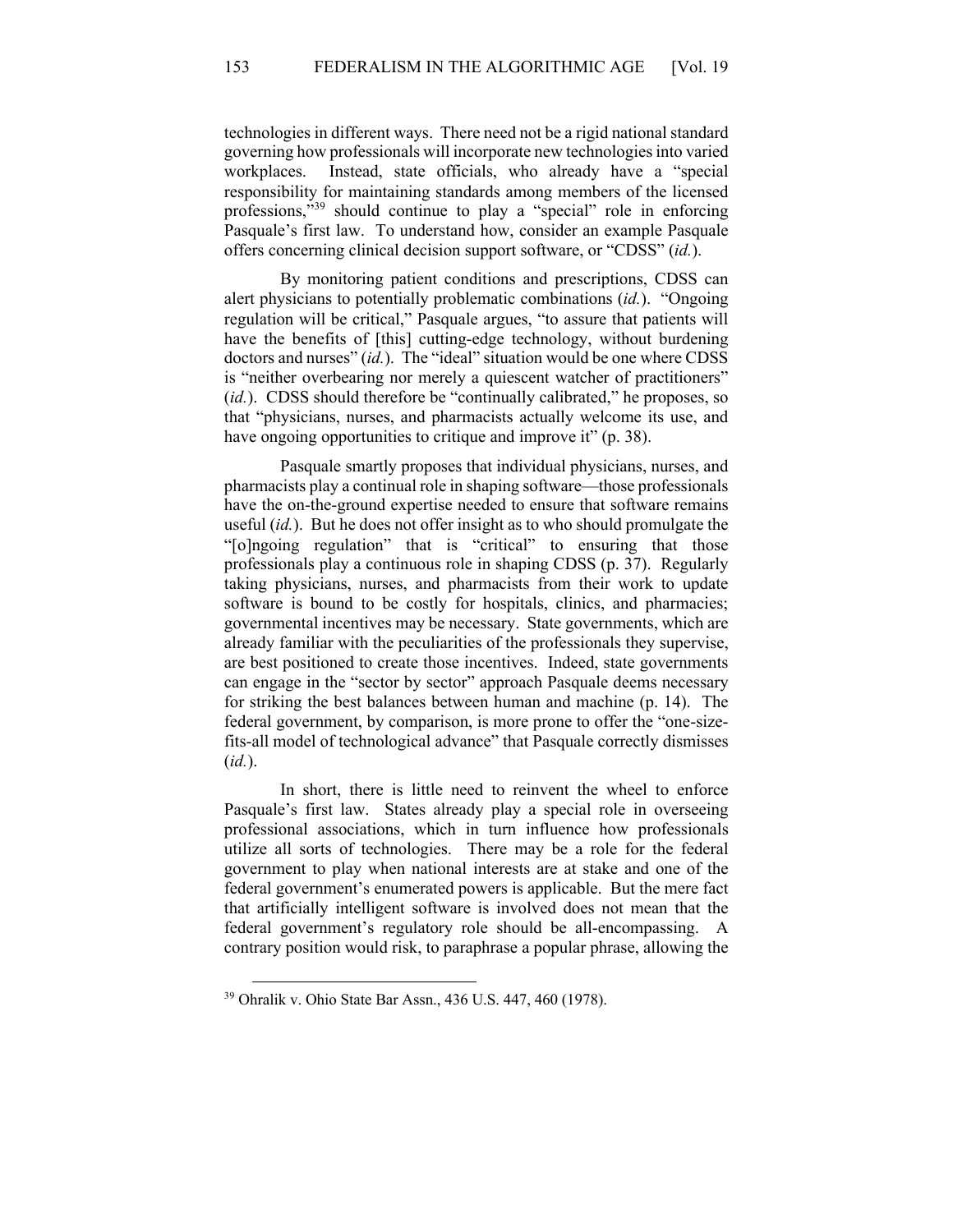regulation of software to eat federalism.<sup>40</sup>

## *B. Counterfeiting Humanity*

Pasquale's second law provides that robotic systems and AI should not counterfeit humanity (p. 7). "As engineers scramble to finetune [technologies] . . . creating pictures of 'fake people,' and convincing synthetic voices," Pasquale asks: "Do we want to live in a world where human beings do not know whether they are dealing with a fellow human or a machine?" (*id.*). He answers that question with a straightforward no, which he defends with two justifications.

First, the "transition" to a "world of robots indistinguishable from humans . . . entails massive surveillance of humans" (p. 8). Second, "[t]he voice or face of another human being demands respect and concern," while "machines have no such claim on our conscience" *(id.)*. Thus, to avoid massive surveillance and an improper anthropomorphization of machines, Pasquale's second law would maintain a distinction between humans and robots. In doing so, his second law promotes values advanced by his fourth law (discussed below) by ensuring that humans are not lulled into assigning rights (*e.g.*, free expression) and responsibilities (*e.g.*, tort liability) to robots.<sup>41</sup>

State-sanctioned professional associations have long prohibited their members from engaging in acts of deception, a category of behavior that would seem to comfortably cover Pasquale's conception of human counterfeiting. Legal professional rules, for example, prohibit solo practitioners from implying that they are part of a law partnership.<sup>42</sup> One can imagine an analogous rule prohibiting a robot from deceptively suggesting that it is human.

As with enforcing Pasquale's first law, then, there is little need to reinvent the wheel when it comes to enforcing his second law. As new and existing categories of professionals begin to incorporate AI into their work, state-sanctioned professional associations can establish industry and state specific rules to ensure that professionals do not engage in deceptive

<sup>40</sup> *C.f.* Marc Andreesen, *Why Software Is Eating The World*, WALL ST. J. (Aug. 20, 2011), https://www.wsj.com/articles/SB10001424053111903480904576512 250915629460 (referring to the "phenomenon of software eating a traditional business").

<sup>41</sup> *Infra* Part II.D; *see also Data-Informed*, *supra* note 7, at 1918 (discussing "AI 'personhood'").

 $42$  MODEL RULES OF PRO. CONDUCT R. 7.5(d) (AM. BAR ASS'N 2001) ("Lawyers may state or imply that they practice in a partnership or other organization only when that is the fact."); *see also* Kathryn A. Thompson, *Naming Rights and Wrongs*, ABA J. (Dec. 4, 2004), https://www.abajournal.com/magazine/ article/naming\_rights\_and\_wrongs.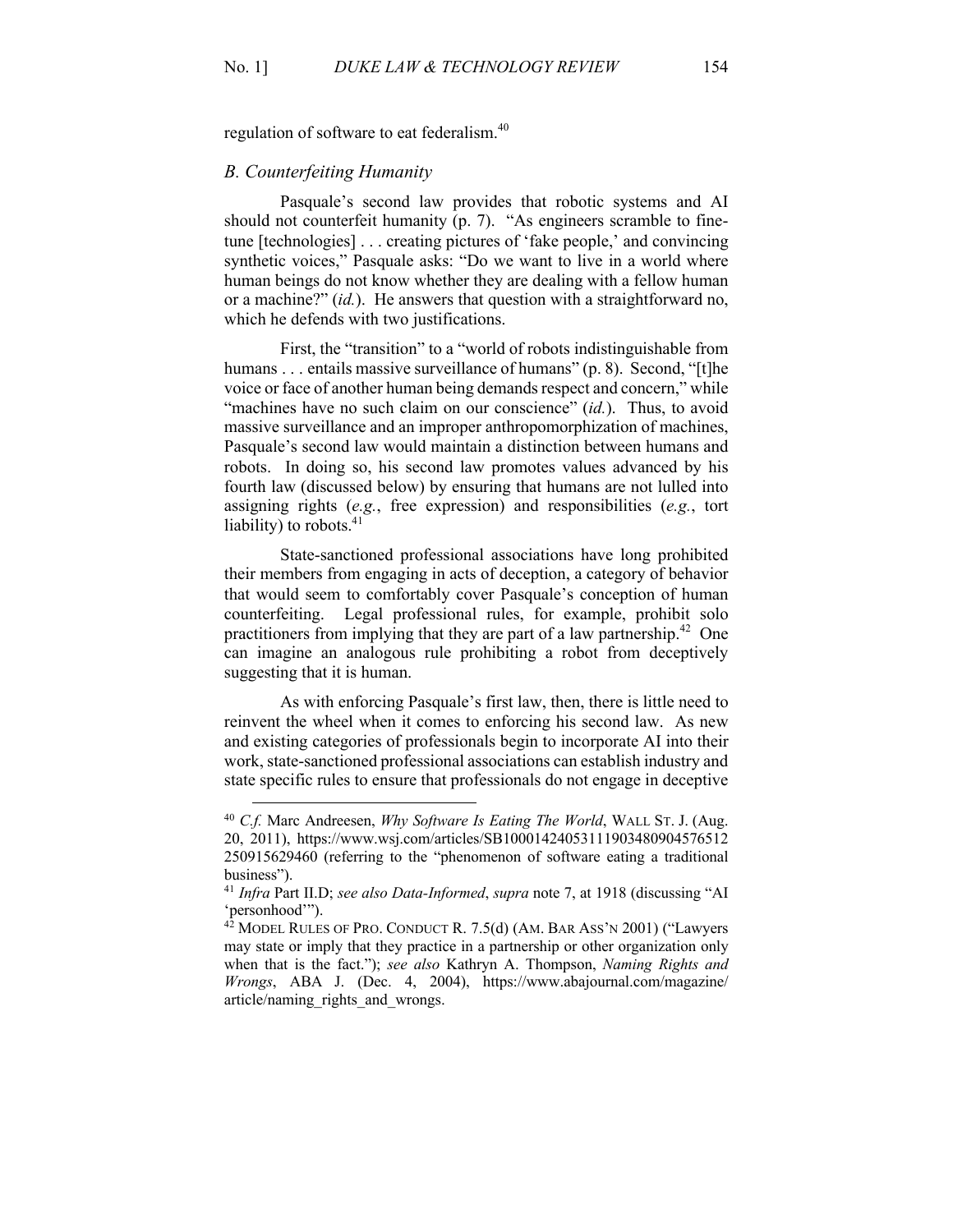forms of human counterfeiting.

As already described, professional rules can increase the cost of providing professional services.<sup>43</sup> It is therefore critical that different states and different professions have the flexibility to focus on some rules rather than others. State X, when regulating Profession X, may deem it imprudent to expend regulatory resources and raise the cost of professional services in order to target a type of behavior that is only problematic in Profession Y or State Y. State-sanctioned professional associations are best positioned to establish the basket of rules best designed to balance the costs and benefits of embracing a particular technology. Federally established professional rules, by comparison, are less able to adjust for such professional or geographic differences.

This is not to say that federal standards should be shunned entirely. Legal professional rules—which include model national rules and state-specific alterations—again offer an example framework. An American Bar Association ("ABA") model professional rule prohibits lawyers from "engag[ing] in conduct involving dishonesty, fraud or misrepresentation."<sup>44</sup> Some state bar associations have opted to adopt the  $\overrightarrow{ABA}$ 's model rule as written.<sup>45</sup> Others have enacted the rule with unique changes.46 Additional regional variety can be found in how state bar associations interpret their rules when applying them to the unique facts and circumstances arising within their jurisdictions.<sup>47</sup> This framework could be readily extended to address the types of deception targeted by Pasquale's second law, which might arise differently in different professional contexts.

### *C. Arms Races*

Pasquale's third law provides that robotic systems and AI should not intensify zero-sum arms races (p. 9). Traditionally, the judgment of military professionals has been relied upon (within democratic constraints) when military decisions are made. But, where human decision-making moves too slowly and countries feel pressured to adopt the newest forms of automated weaponry, pushbutton wars can become a concern (p. 154).

<sup>43</sup> *Supra* Part I.B.

<sup>&</sup>lt;sup>44</sup> MODEL RULES OF PRO. CONDUCT R. 8.4(c).

<sup>45</sup> *See, e.g.*, N.Y. CODE OF PRO. RESPONSIBILITY DR 1-102(A)(4) (22 NYCRR 1200.3).

<sup>46</sup> *See, e.g.*, OREGON RULE OF PRO. CONDUCT R. 8.4(a)(3), (b) (clarifying "it shall not be professional misconduct for a lawyer to advise clients or others about or to supervise lawful covert activity").

<sup>47</sup> *See* David L. Hudson Jr., *Split intensifies over prosecutors' ethical disclosure duties*, ABA J. (Oct. 2, 2019, 8:30 CDT), https://www.abajournal.com/ web/article/split-over-prosecutors-ethical-disclosure-duties-intensifies.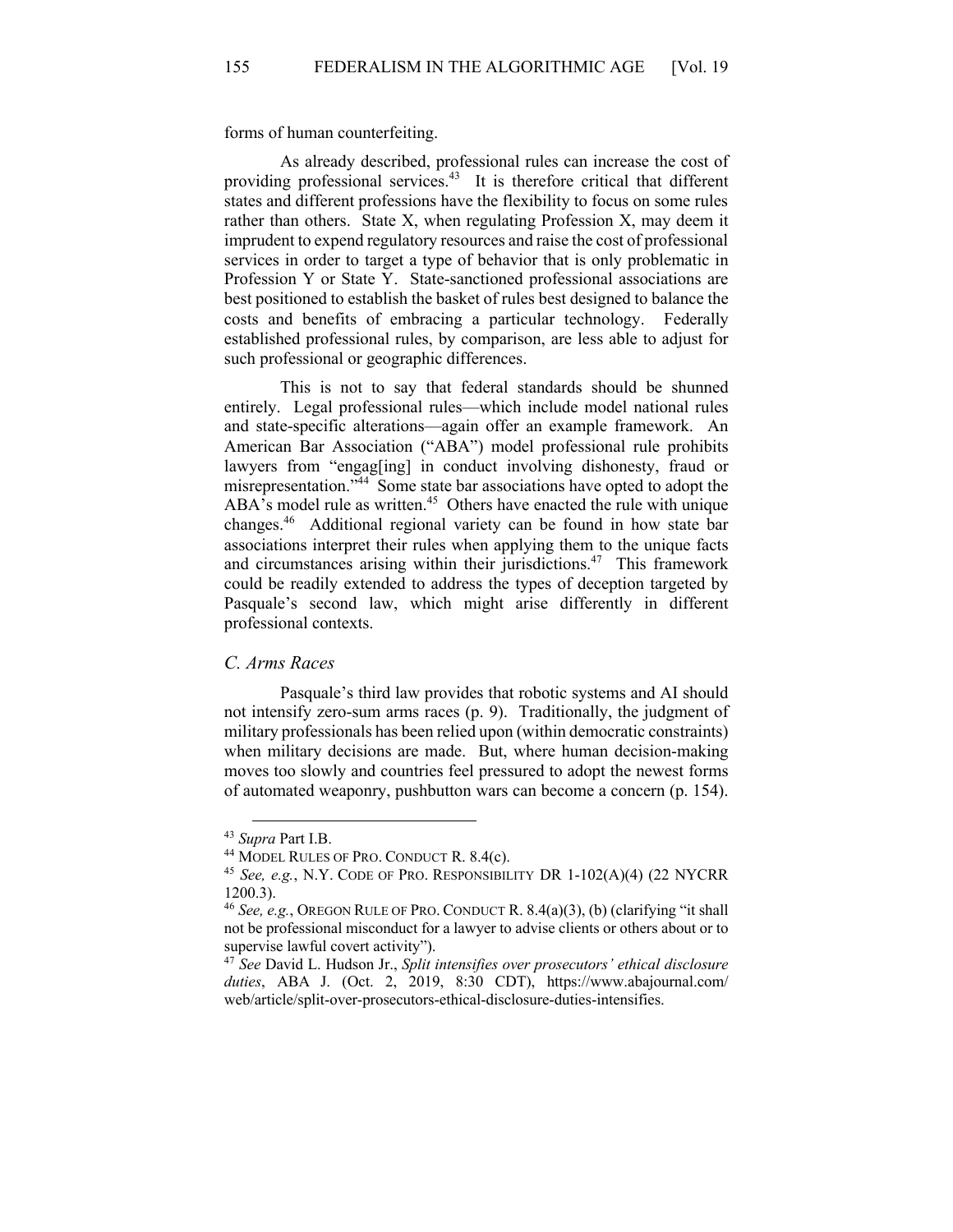Such wars can result when countries program their weapons to respond to perceived threats, and adversarial countries program their own weapons to respond in kind.<sup>48</sup> As a result, an escalating series of tits-for-tats can be set in motion with minimal opportunity for human involvement.

Pasquale's third law is a natural one for the federal government to enforce. Indeed, federal enforcement would promote some of the fundamental principles that resulted in American federalism. Fearful that European sovereigns would rip the newly-formed United States apart if individual states were permitted to enter into their own international alliances, the Framers ensured that "[n]o State shall enter into any Treaty, Alliance or Confederation,"<sup>49</sup> and that "[n]o State shall, without the Consent of Congress, . . . enter into any Agreement or Compact . . . with a foreign Power."50

As John Jay wrote, "[i]t is of high importance to the peace of America that she observe the laws of nations . . . [and] it appears evident that this will be more perfectly and punctually done by one national government than it could be either by thirteen separate States or by three or four distinct confederacies."<sup>51</sup> By adopting treaties to address artificially intelligent weaponry, the federal government can work to avoid unnecessary, automated warfare. By comparison, states would upset fundamental principles of federalism should they interfere with foreign relations—an objectively federal prerogative.

Pasquale's third law, moreover, is not limited to military operations. This law can also reduce the incentive for private companies to continually one-up each other with increasingly pervasive forms of data collection (pp. 143–44).<sup>52</sup> To the extent Pasquale's third law might be enforced in such a fashion, federal enforcement could promote fundamental conceptions of federalism.

Federal enforcement of Pasquale's third law can harmonize data collection standards across the country. Doing so could avoid an alternative where states face incentives from locally headquartered companies to permit more profitable forms of collection in order to compete with competitors headquartered elsewhere. And even if states wished to establish a uniform standard themselves, their agreement to do

<sup>48</sup> Frank Pasquale, '*Machines set loose to slaughter': the dangerous rise of military AI*, THE GUARDIAN (Oct. 20, 2020), https://www.theguardian.com/news/ 2020/oct/15/dangerous-rise-of-military-ai-drone-swarm-autonomous-weapons.

<sup>49</sup> U.S. CONST. art. I, § 10, cl. 1.

<sup>50</sup> U.S. CONST. art. I, § 10, cl. 3.

<sup>&</sup>lt;sup>51</sup> THE FEDERALIST No. 3, at 43 (James Madison) (Clinton Rossiter ed., 1961).

<sup>52</sup> *See also* FRANK PASQUALE, BLACK BOX SOCIETY 4 (2015) ("As technology advances, market pressures raise the stakes of the data game.").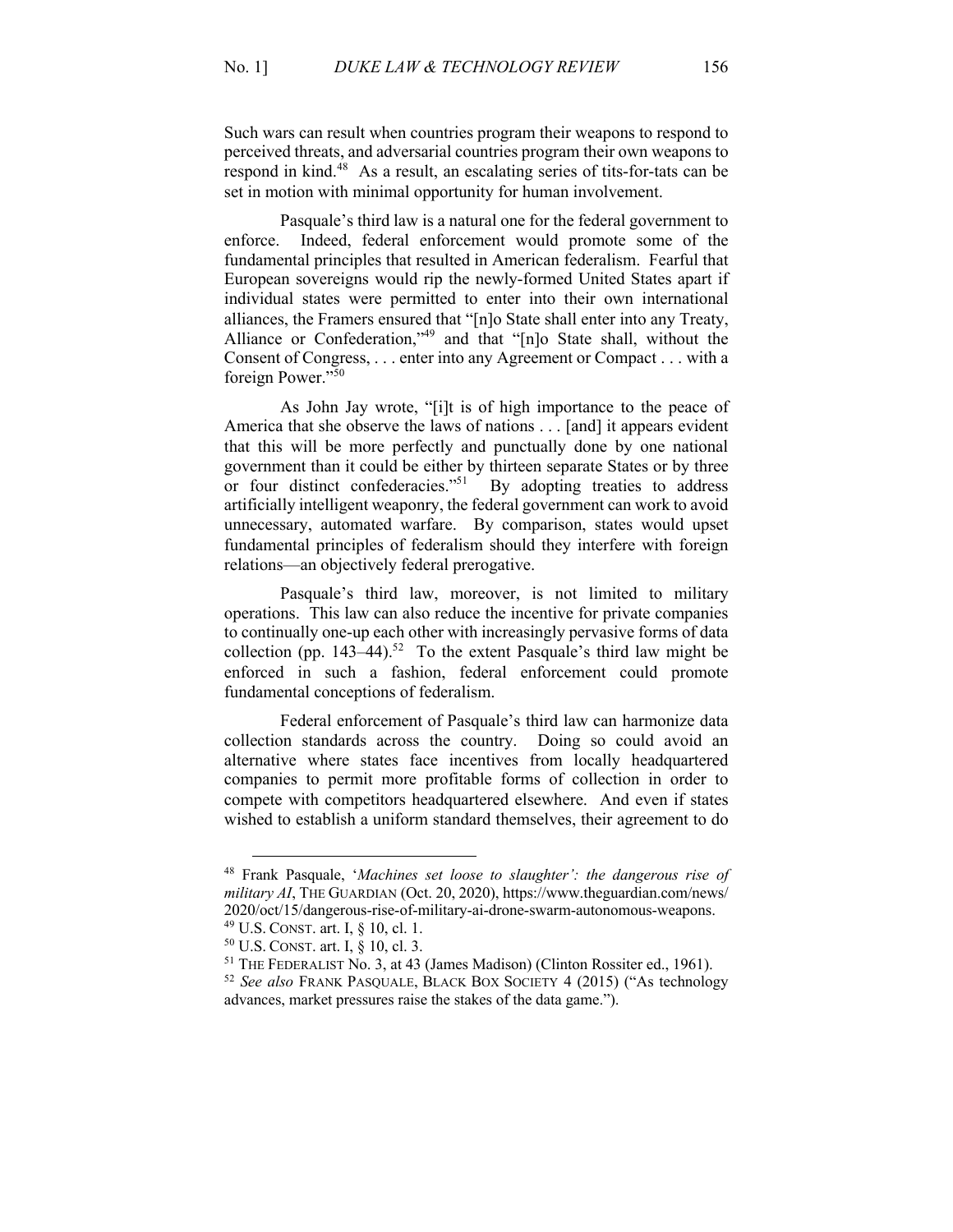so would require federal approval. As the Constitution provides, "[n]o State shall, without the Consent of Congress, . . . enter into any Agreement or Compact with another State."53 In short, the federal government is best positioned to enforce Pasquale's third law, which calls for uniform standards across jurisdictions.

# *D. The Duty to Identify*

Pasquale's fourth and final law provides that robotic systems and AI must always indicate the identity of their creators, controllers, and owners  $(p. 11).<sup>54</sup>$  This can help maintain legal accountability for flawed robotics, such as a medical app that misdiagnoses a rash (pp. 64–65).

As Pasquale would have it, a robotic duty to identify would be a duty East Coast Code (*i.e.*, statutory and regulatory law) requires to be enacted directly within West Coast Code (*i.e.*, software language).<sup>55</sup> "Regulators will need to require responsibility-by-design," Pasquale argues, and those regulators should consider "requiring certain hard-coded audit logs, or licensing practices that explicitly contemplate problematic outcomes" (p. 12). He stresses that such regulation must come early, so that it can "influence systems development by foreclosing some design options and encouraging others" (*id.*).

Pasquale's intention to shape nascent technologies weighs heavily in favor of assigning enforcement responsibilities to state governments, at least for the moment.<sup>56</sup> As mentioned above, one of the benefits of federalism is that different states can experiment with different regulatory regimes and learn from experience.<sup>57</sup> As technologies develop and it becomes apparent which regulatory regimes work best, states can change course and leverage the lessons offered by other states. The federal government, too, can learn from state regulatory experiments when creating its own regime after technology has matured.<sup>58</sup>

If the federal government, however, were to prematurely select a uniform regulatory regime, technological developments may be forever tainted. This may make it impossible to determine whether the "correct"

<sup>53</sup> U.S. CONST. art. I, § 10, cl. 3.

<sup>54</sup> *See also Fourth Law*, *supra* note 11, at 1252–53 ("[W]e may need to ensure that robots and algorithmic agents are traceable to and identified with their creators."). <sup>55</sup> LAWRENCE LESSIG, CODE AND OTHER LAWS OF CYBERSPACE 53 (1999).

<sup>56</sup> *See also Data-Informed*, *supra* note 7, at 1918 ("[D]raw red lines of responsibility and attribution now, while the technology is still nascent."). <sup>57</sup> *Supra* Part I.B.

<sup>58</sup> *See, e.g.*, Note, Henry Adams, *The Federalist Regulation of Privacy: The Happy Incidents of State Regulatory Activity and Costs of Preemptive Federal Action*, 84 MO. L. REV. 1055, 1070 (2020) ("[S]tate-level data breach notification statutes provided federal lawmakers useful templates . . . .").